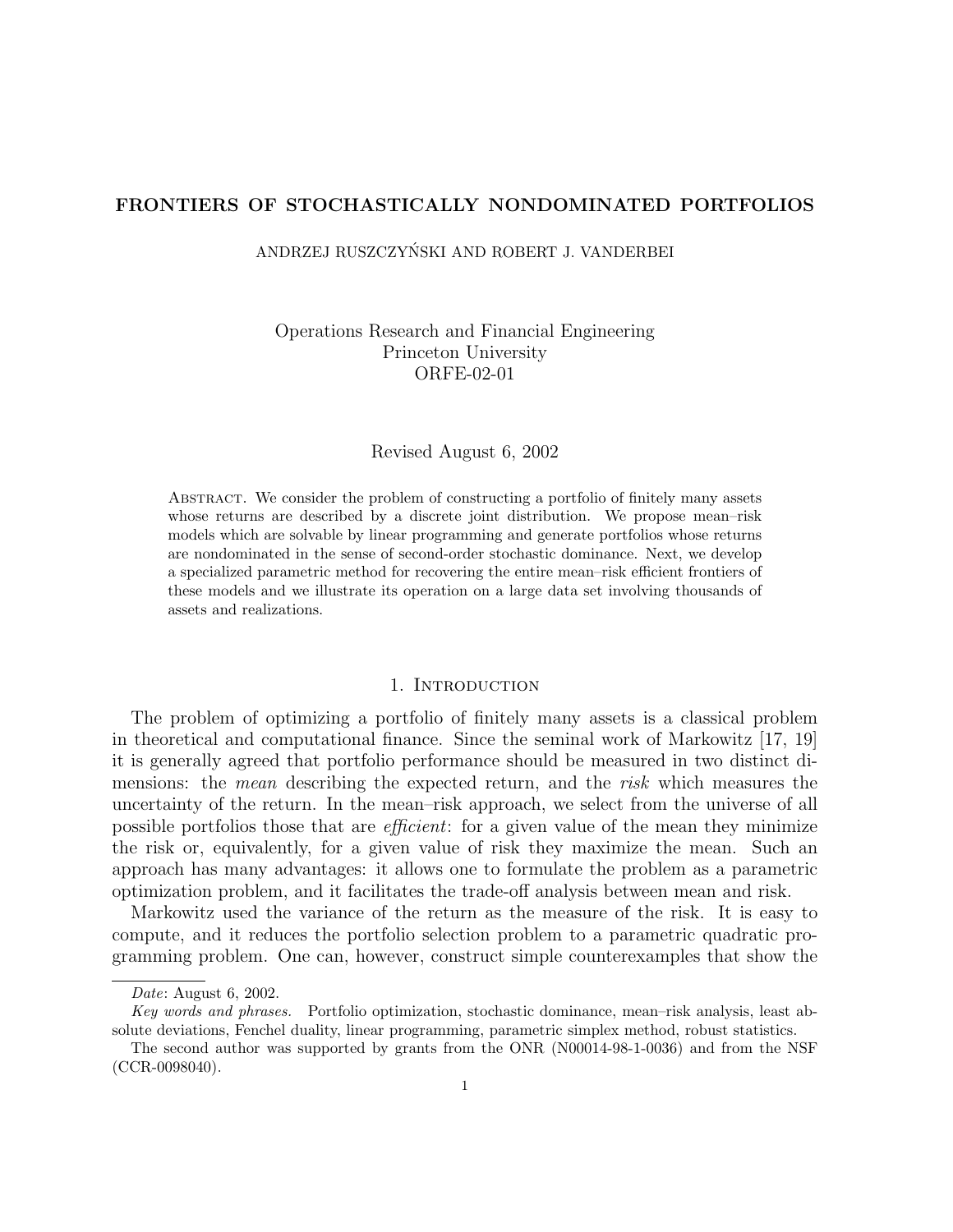imperfection of the variance as the risk measure: it treats over-performance equally as under-performance, and more importantly its use may suggest a portfolio which is always outperformed by another portfolio. The use of the semivariance rather than the variance was already recommended by Markowitz himself [18]. But even in this case significant deficiencies remain (see [22, 23]) as we shall explain.

Another theoretical approach to the portfolio selection problem is that of stochastic dominance (see [30, 15]). The usual (first order) definition of stochastic dominance gives a partial order in the space of real random variables. More important from the portfolio point of view is the notion of second-order dominance which is also defined as a partial order but which is equivalent to this statement: a random variable Y dominates the random variable Z if  $\mathbb{E}[U(Y)] \geq \mathbb{E}[U(Z)]$  for all nondecreasing concave functions  $U(\cdot)$  for which these expected values are finite. Thus, no risk-averse decision maker will prefer a portfolio with return  $Z$  over a portfolio with return  $Y$ . While theoretically attractive, stochastic dominance order is computationally very difficult, as a multi-objective model with a continuum of objectives.

We shall, therefore, concentrate on mean–risk portfolio models, but we shall look for such models whose efficient frontiers consist of stochastically nondominated solutions, at least above a certain modest level of mean return.

The general question of constructing mean–risk models which are in harmony with the stochastic dominance relations has been the subject of the analysis of the recent papers [22, 23, 24]. We shall apply and specialize some of the results obtained there to the portfolio optimization problem. We shall show that the resulting mean–risk models can be formulated as linear programming problems. In this sense, our work has a different motivation than the classical paper by Sharpe [28], where he develops a linear programming approximation to the mean–variance model. We do not want to approximate the mean–variance model, but rather to construct a linear programming model that has better theoretical properties than the mean–variance model and its approximations. Moreover, we develop a highly effective algorithm for recovering the entire efficient frontiers of our models. Our numerical results show that our approach is capable of solving portfolio problems of large sizes in a reasonable time. This, combined with the theoretical property of stochastic efficiency of the solutions obtained constitutes a strong argument for the use of our models in practical portfolio optimization.

### 2. The mean–risk portfolio problem

Let  $R_1, R_2, \ldots, R_n$  be random returns of assets  $1, 2, \ldots, n$ . We assume that the returns have a discrete joint distribution with realizations  $r_{jt}$ ,  $t = 1, \ldots, T$ ,  $j = 1, \ldots, n$ , attained with probabilities  $p_t$ ,  $t = 1, 2, ..., T$ . Our aim is to invest our capital in these assets in order to obtain some desirable characteristics of the total return on the investment. Denoting by  $x_1, x_2, \ldots, x_n$  the fractions of the initial capital invested in assets  $1, 2, \ldots, n$ we can easily derive the formula for the total return:

(1) 
$$
R(x) = R_1 x_1 + R_2 x_2 + \dots R_n x_n.
$$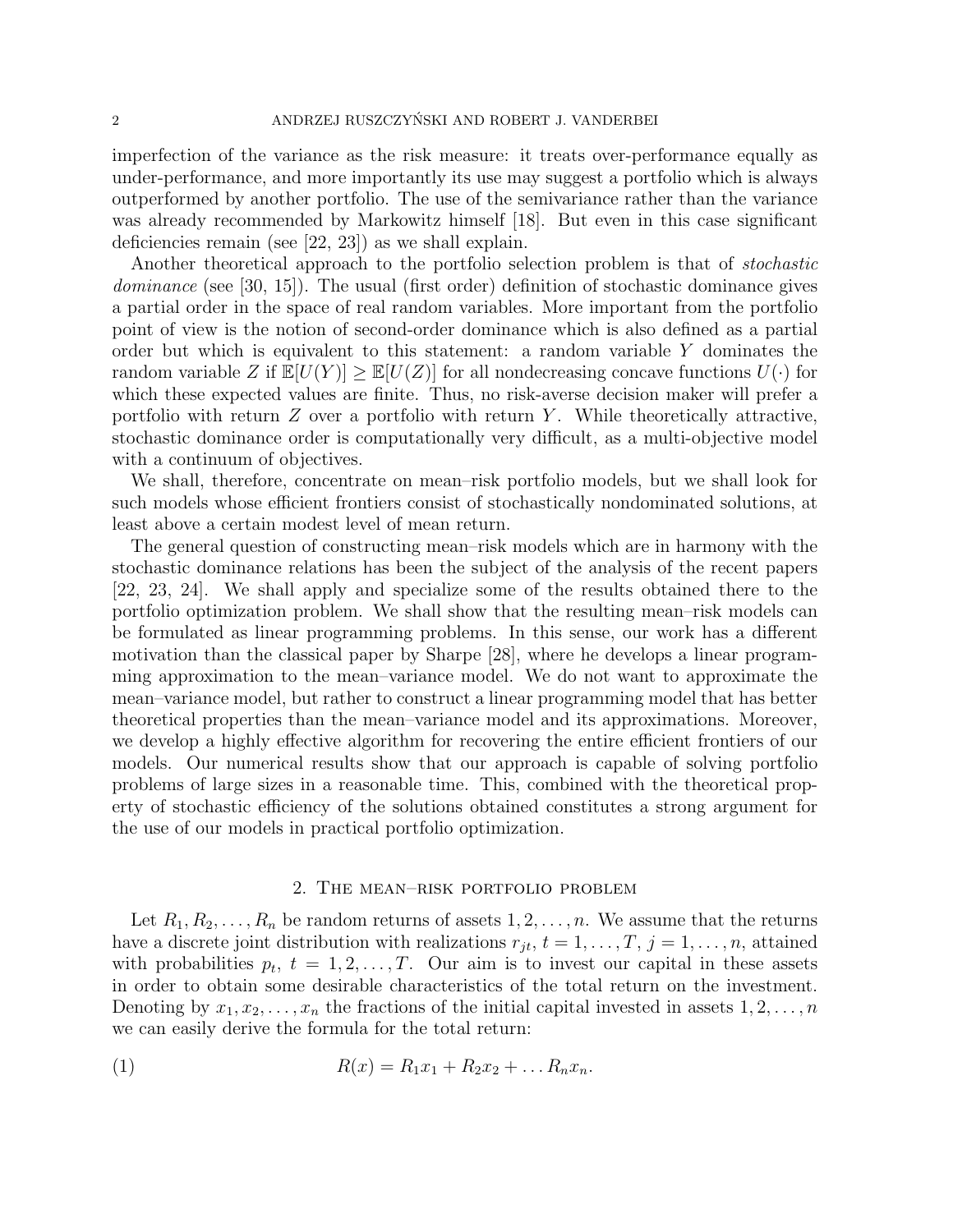Clearly, the set of possible asset allocations can be defined as follows:

$$
X = \{x \in \mathbb{R}^n : x_1 + x_2 + \dots + x_n = 1, \ x_j \ge 0, \ j = 1, 2, \dots, n\}.
$$

Our analysis will not depend on the detailed way this set is defined; we shall only use the fact that it is a convex polyhedron. So, in some applications one may introduce the possibility of *short positions*, i.e., allow some  $x_j$ 's to become negative. One can also limit the exposure to particular assets or their groups, by imposing upper bounds on the  $x_j$ 's or on their partial sums. One can also limit the absolute differences between the  $x_j$ 's and some reference investments  $\bar{x}_j$ , which may represent the existing portfolio, etc. All these modifications define some convex polyhedral feasible sets, and are, therefore, covered by our approach.

With each portfolio allocation  $x$  we can associate the mean return

$$
\mu(x) = \mathbb{E}[R(x)] = \sum_{j=1}^{n} \sum_{t=1}^{T} r_{jt} x_j p_t
$$

and some risk measure  $\rho(x)$  representing the variability of the return  $R(x)$ . At this moment we may think of  $\rho(x)$  being the variance of the return, although later we shall work with other risk measures which, as we shall argue, are superior to the variance.

The mean–risk portfolio optimization problem is formulated as follows:

(2) 
$$
\max \mu(x) - \lambda \rho(x)
$$
subject to  $x \in X$ .

Here,  $\lambda$  is a nonnegative parameter representing our desirable exchange rate of mean for risk. If  $\lambda = 0$ , the risk has no value and the problem reduces to the problem of maximizing the mean. If  $\lambda > 0$  we look for a compromise between the mean and the risk, at which further improvements  $\Delta$  in the mean are associated with increases in the risk of at least  $\Delta/\lambda$ , and a reduction  $\delta$  of the risk cannot be achieved without decreasing the mean by at least  $\lambda \delta$ . The results of the mean–risk analysis are usually depicted on the mean–risk graph, as illustrated in Figure 1.

Artzner et al. introduced in [3] the concept of coherent risk measures by means of several axioms. In our terminology their measures correspond to composite objectives of the form  $-\mu(x) + \lambda \rho(x)$ .

## 3. Consistency with stochastic dominance

The concept of *stochastic dominance* is related to an axiomatic model of risk-averse preferences [7]. It originated from the theory of majorization [12, 20] for the discrete case and was later extended to general distributions [25, 10, 11, 27]. It is nowadays widely used in economics and finance [4, 15].

In the stochastic dominance approach, random returns are compared by a point-wise comparison of some performance functions constructed from their distribution functions.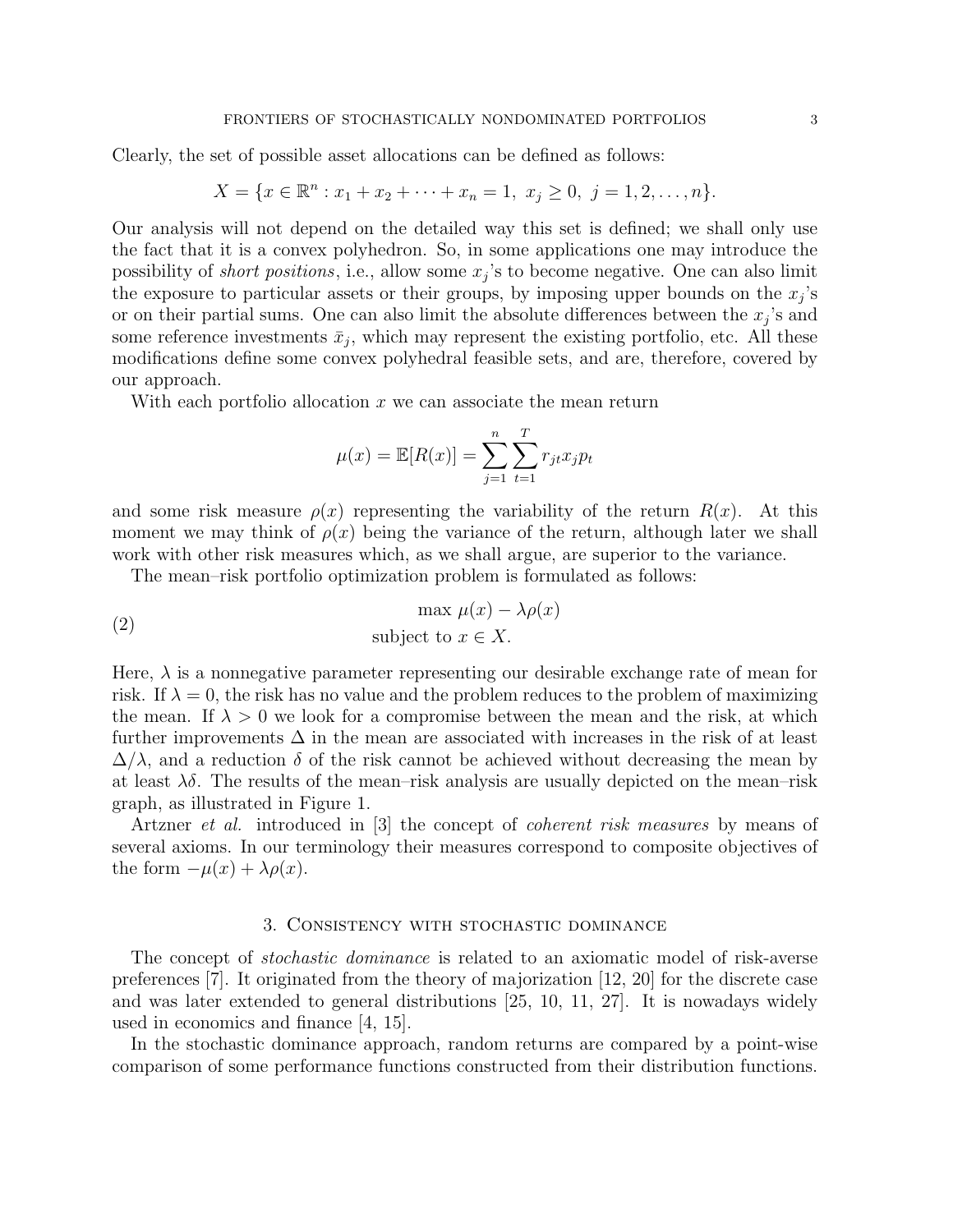

FIGURE 1. Mean–risk analysis. Portfolio x is better than portfolio y in the mean–risk sense, but none of them is efficient.

For a real random variable  $V$ , its first performance function is defined as the rightcontinuous cumulative distribution function of  $V$ :

$$
F_V(\eta) = \mathbb{P}\{V \le \eta\} \quad \text{for } \eta \in \mathbb{R}.
$$

A random return V is said [14, 25] to *stochastically dominate* another random return  $S$ to the first order, denoted  $V \succeq_{\scriptscriptstyle FSD} S$ , if

$$
F_V(\eta) \le F_S(\eta) \quad \text{for all } \eta \in \mathbb{R}.
$$

The second performance function  $F^{(2)}$  is given by areas below the distribution function  $F$ ,

(3) 
$$
F_V^{(2)}(\eta) = \int_{-\infty}^{\eta} F_V(\xi) d\xi \quad \text{for } \eta \in \mathbb{R},
$$

and defines the weak relation of the second-order stochastic dominance (SSD). That is, random return V stochastically dominates S to the second order, denoted  $V \succeq_{SSD} S$ , if

(4) 
$$
F_V^{(2)}(\eta) \le F_S^{(2)}(\eta) \quad \text{for all } \eta \in \mathbb{R}
$$

(see [10, 11]). The corresponding strict dominance relations  $\succ_{\scriptscriptstyle FSD}$  and  $\succ_{\scriptscriptstyle SSD}$  are defined in the usual way

(5) 
$$
V \succ S \Leftrightarrow V \succeq S \text{ and } S \not\succeq V.
$$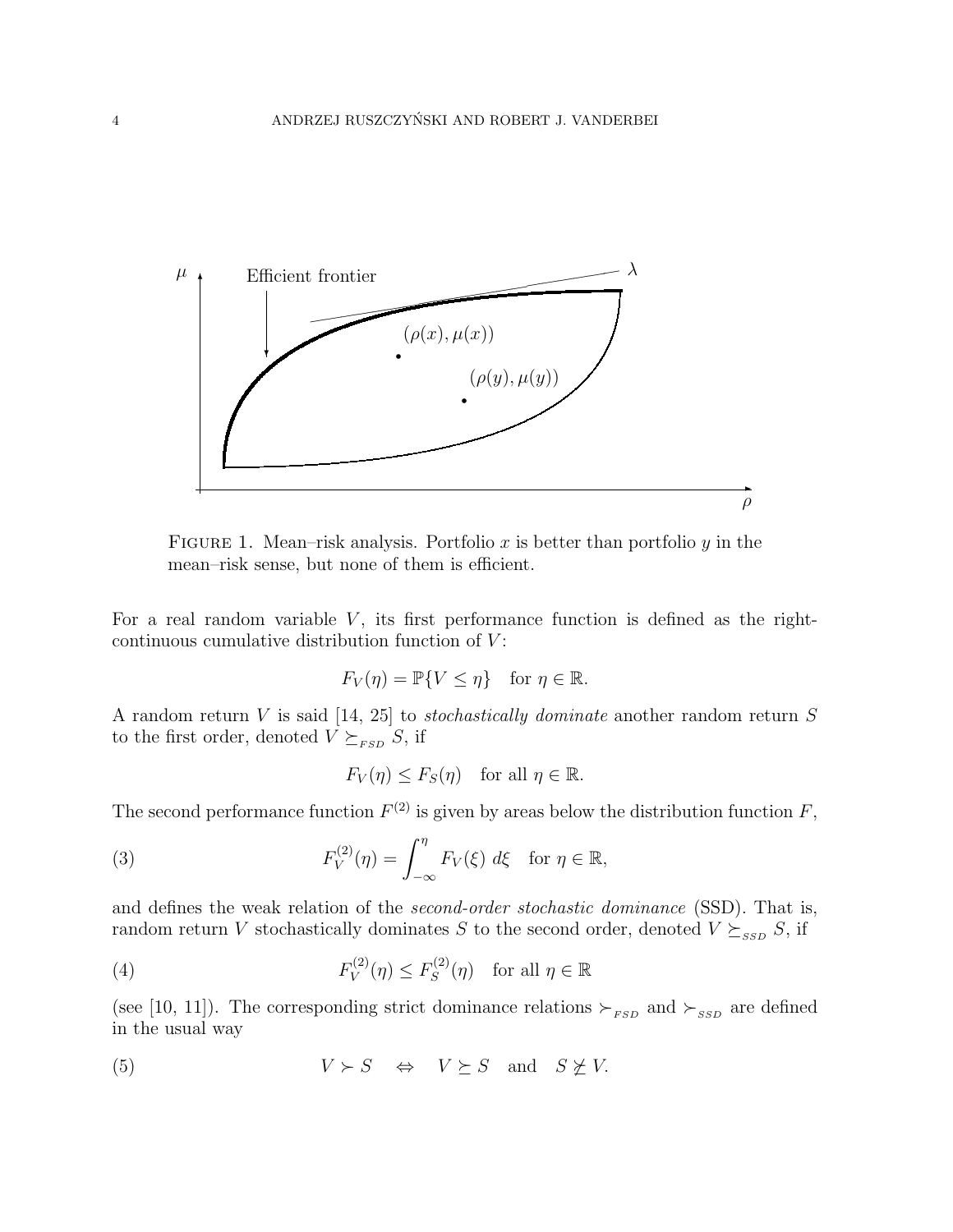

FIGURE 2. The expected shortfall function.

For portfolios, the random variables in question are the returns defined by (1). To avoid placing the decision vector,  $x$ , in a subscript expression, we shall simply write

$$
F(\eta; x) = F_{R(x)}(\eta)
$$
 and  $F^{(2)}(\eta; x) = F_{R(x)}^{(2)}(\eta)$ .

It will not lead to any confusion, we believe. Thus, we say that portfolio x dominates portfolio y under the FSD rules, if  $F(\eta; x) \leq F(\eta; y)$  for all  $\eta \in \mathbb{R}$ , where at least one strict inequality holds. Similarly, we say that x dominates y under the SSD rules  $(R(x) \succ_{SSD}$  $R(y)$ , if  $F^{(2)}(\eta; x) \leq F^{(2)}(\eta; y)$  for all  $\eta \in \mathbb{R}$ , with at least one inequality strict.

Stochastic dominance relations are of crucial importance for decision theory. It is known that  $R(x) \succeq_{FSD} R(y)$  if and only if  $\mathbb{E}[U(R(x))] \geq \mathbb{E}[U(R(y))]$  for any nondecreasing function  $U(\cdot)$  for which these expected values are finite. Also,  $R(x) \succeq_{SSD} R(y)$  if and only if  $\mathbb{E}[U(R(x))] \geq \mathbb{E}[U(R(y))]$  for every nondecreasing and concave  $U(\cdot)$  for which these expected values are finite (see, e.g., [15]).

For a set X of portfolios, a portfolio  $x \in X$  is called SSD-efficient (or FSD-efficient) in X if there is no  $y \in X$  such that  $R(y) \succ_{\text{SSD}} R(x)$  (or  $R(y) \succ_{\text{FSD}} R(x)$ ).

We shall focus our attention on the SSD relation, because of its consistency with riskaverse preferences: if  $R(x) \succ_{ssp} R(y)$ , then portfolio x is preferred to y by all riskaverse decision makers. By changing the order of integration we can express the function  $F^{(2)}(\cdot;x)$  as the expected shortfall [22]: for each target value  $\eta$  we have

(6) 
$$
F^{(2)}(\eta; x) = \mathbb{E} [\max(\eta - R(x), 0)].
$$

The function  $F^{(2)}(\cdot;x)$  is continuous, convex, nonnegative and nondecreasing. Its graph is illustrated in Figure 2.

Our main concern is the following: may the mean–risk efficient frontier, as illustrated in Figure 1, contain portfolios which are dominated in the SSD sense? It is unfortunately true for the mean–risk model using the variance as the risk measure (see, e.g. [31]).

Following [22, 23], we introduce the following definition.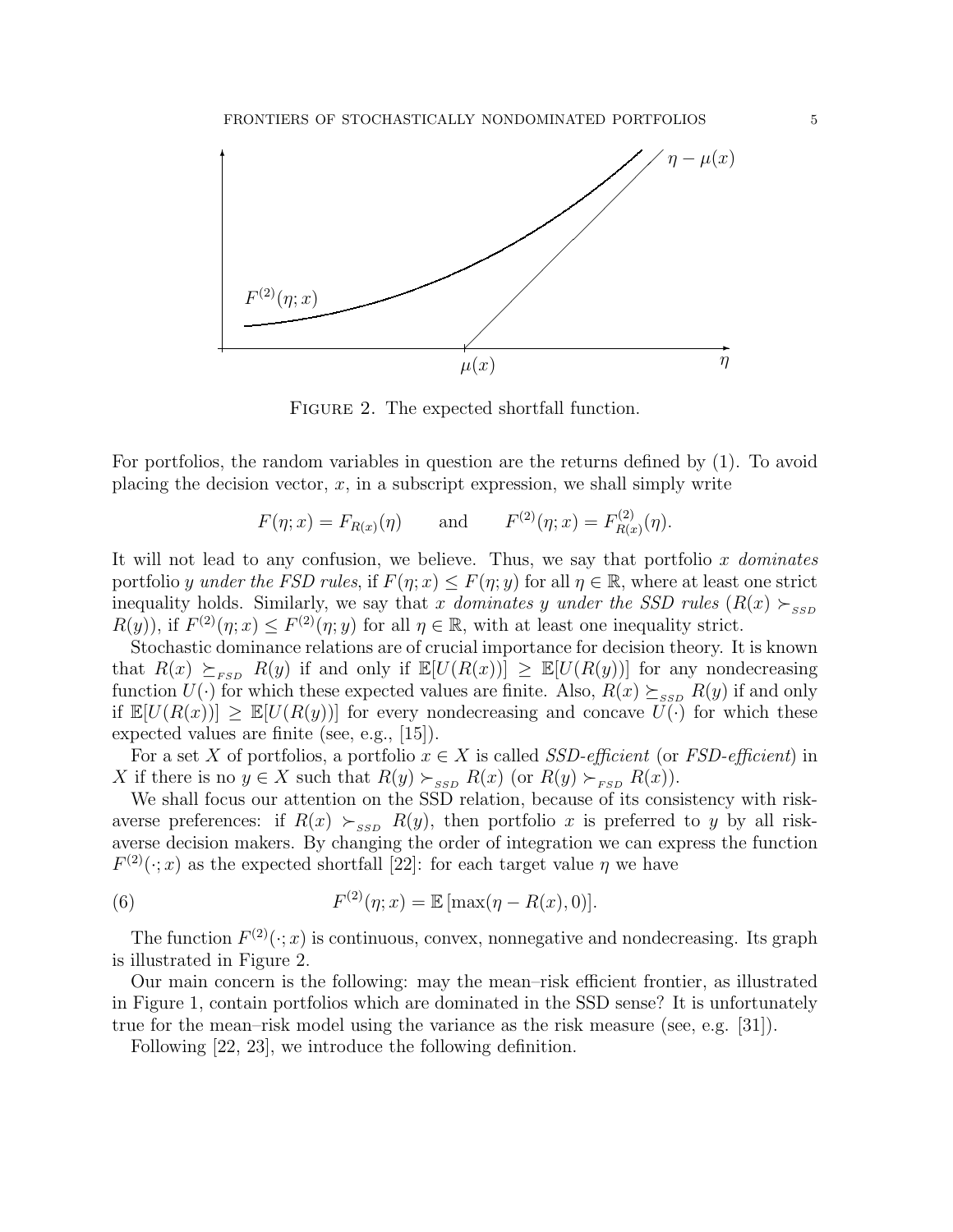**Definition 1.** The mean–risk model  $(\mu, \rho)$  is consistent with SSD with coefficient  $\alpha > 0$ , if the following relation is true

$$
R(x) \succeq_{SSD} R(y) \Rightarrow \mu(x) - \lambda \rho(x) \ge \mu(y) - \lambda \rho(y)
$$

for all  $0 \leq \lambda \leq \alpha$ .

In fact, as we shall see in the proof below, it is sufficient to have the above inequality satisfied for  $\alpha$ ; its validity for all  $0 \leq \lambda \leq \alpha$  follows from that.

The concept of consistency turns out to be fruitful. In [22] we have proved the following result.

**Theorem 1.** The mean-risk model in which the risk is defined as the absolute semideviation,

(7) 
$$
\bar{\delta}(x) = \mathbb{E} \left\{ \max(\mu(x) - R(x), 0) \right\},\
$$

is consistent with the second-order stochastic dominance relation with coefficient 1.

We provide an easy alternative proof here.

**Proof.** First, it is clear from (6) that the line  $\eta - \mu(x)$  is the asymptote of  $F^{(2)}(\eta; x)$  for  $\eta \to \infty$ . Therefore  $R(x) \succeq_{SSD} R(y)$  implies that

$$
\mu(x) \ge \mu(y).
$$

Secondly, setting  $\eta = \mu(x)$  in (4) we obtain

$$
\bar{\delta}(x) \le \mathbb{E} \left[ \max(0, \mu(x) - R(y)) \right].
$$

Since  $\mu(x) - \mu(y) \geq 0$ , we have

$$
\max(0, \mu(x) - R(y)) = \max(0, \mu(x) - \mu(y) + \mu(y) - R(y))
$$
  
 
$$
\leq \mu(x) - \mu(y) + \max(0, \mu(y) - R(y)).
$$

Taking the expected value of both sides and combining with the preceding inequality we get

$$
\bar{\delta}(x) \le \mu(x) - \mu(y) + \bar{\delta}(y),
$$

which can be rewritten as

(9) 
$$
\mu(x) - \overline{\delta}(x) \ge \mu(y) - \overline{\delta}(y).
$$

Combining inequalities (8) and (9) with coefficients  $1 - \lambda$  and  $\lambda$ , where  $\lambda \in [0, 1]$ , we obtain the required result.

An identical result (under the condition of finite second moments) has been obtained in [22] for the standard semideviation, and further extended in [23] to central semideviations of higher orders and stochastic dominance relations of higher orders (see also [9]).

Elementary calculations show that for any distribution

$$
\bar{\delta}(x) = \frac{1}{2}\delta(x),
$$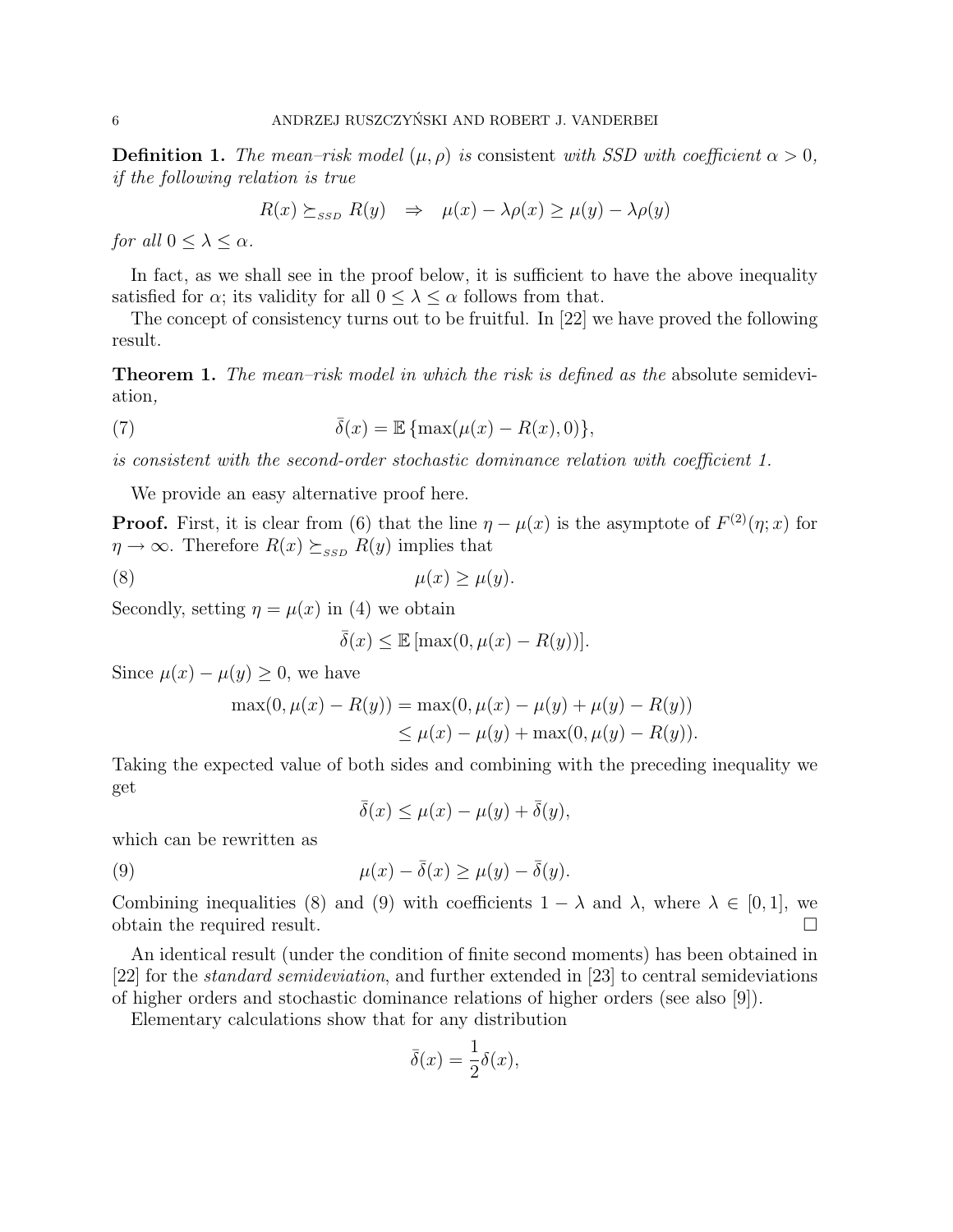where  $\delta(x)$  is the mean absolute deviation from the mean:

(10) 
$$
\delta(x) = \mathbb{E} |R(x) - \mu(x)|.
$$

Thus,  $\delta(x)$  is a consistent risk measure with the coefficient  $\alpha = \frac{1}{2}$  $\frac{1}{2}$ . The mean-absolute deviation model has been introduced as a convenient linear programming mean–risk model by Konno and Yamazaki [13].

Another useful class of risk measures can be obtained by using quantiles of the distribution of the return  $R(x)$ . Let  $q_p(x)$  denote the p-th quantile<sup>1</sup> of the distribution of the return  $R(x)$ , i.e.,

$$
\mathbb{P}[R(x) < q_p(x)] \le p \le \mathbb{P}[R(x) \le q_p(x)].
$$

We may define the risk measure

(11) 
$$
\rho_p(x) = \mathbb{E}\Big[\max\Big(\frac{1-p}{p}(q_p(x)-R(x)),R(x)-q_p(x)\Big)\Big].
$$

In the special case of  $p=\frac{1}{2}$  $\frac{1}{2}$  the measure above represents the mean absolute deviation from the median. For small  $p$ , deviations to the left of the  $p$ -th quantile are penalized in a much more severe way than deviations to the right.

Although the p-th quantile  $q_p(x)$  might not be uniquely defined, the risk measure  $\rho_p(x)$ is a well defined quantity. Indeed, it is the optimal value of a certain optimization problem:

(12) 
$$
\rho_p(x) = \min_z \mathbb{E}\Big[\max\Big(\frac{1-p}{p}(z - R(x)), R(x) - z\Big)\Big].
$$

It is well known that the optimizing z will be one of the p-th quantiles of  $R(x)$  (see, e.g., [5]). In [24] we have proved the following result.

**Theorem 2.** The mean-risk model with the risk defined as  $\rho_p(x)$  is consistent with the second-order stochastic dominance relation with coefficient 1, for all  $p \in (0,1)$ .

Again, we provide here an alternative proof.

**Proof.** Let us consider the composite objective in our mean–risk model (scaled by  $p$ ):

(13) 
$$
G(p; x) = p\mu(x) - p\rho_p(x).
$$

If follows from (12) that we can represent it as an optimal value:

(14) 
$$
G(p; x) = \sup_{z} \left[ p\mu - \mathbb{E} \left[ \max((1-p)(z - R(x)), p(R(x) - z)) \right] \right].
$$

Clearly, we have the identity

$$
\max ((1-p)(z - R(x)), p(R(x) - z)) = \max (0, z - R(x)) + p(R(x) - z).
$$

Using this in (14) we obtain

(15) 
$$
G(p; x) = \sup_{z} \left[ pz - F^{(2)}(z; x) \right].
$$

<sup>&</sup>lt;sup>1</sup>In the financial literature, the quantity  $-q_p(x)W$ , where W is the initial investment, is sometimes called the Value at Risk.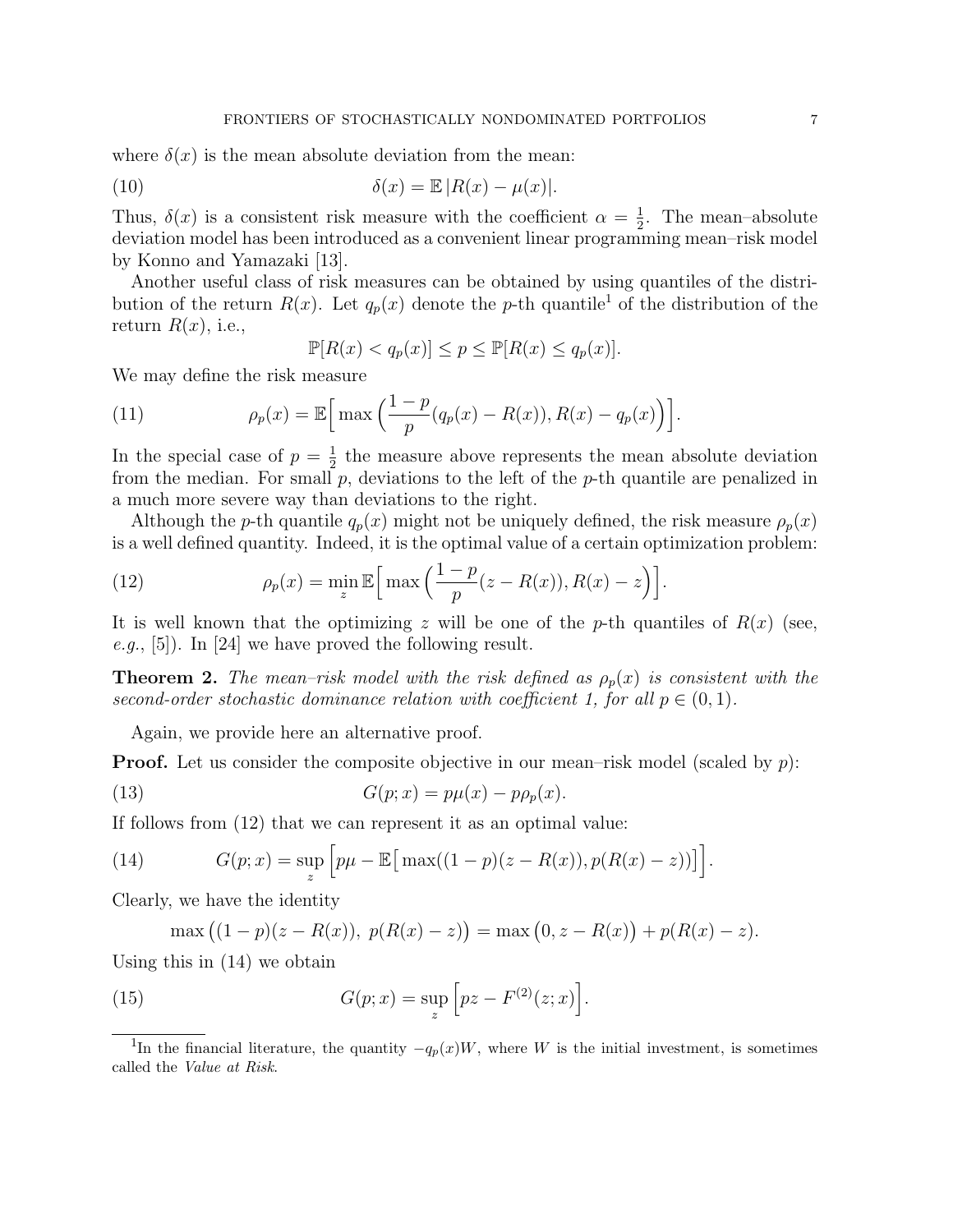

Figure 3. The absolute Lorenz curve.

Therefore, the function  $G(\cdot; x)$  is the Fenchel conjugate of  $F^{(2)}(\cdot; x)$  (see [6, 26]). Consequently, the second-order dominance  $R(x) \succeq_{SSD} R(y)$  implies that

$$
G(p; x) \ge G(p; y)
$$

for all  $p \in [0, 1]$ . Recalling (13) we conclude that

$$
\mu(x) - \rho_p(x) \ge \mu(y) - \rho_p(y).
$$

Since we also have (8), Definition 1 is satisfied with all  $\lambda \in [0, 1]$ .

Interestingly, the function  $G(\cdot; x)$  can also be expressed as the integral:

(16) 
$$
G(p,x) = \int_0^p q_\alpha(x) d\alpha
$$

(non-uniqueness of the quantile does not matter here). Indeed, it follows from (15) that the quantile  $q_p(x)$ , which is the maximizer in (15), is a subgradient of  $G(\cdot, x)$  at p (see [6, 26]). The integral in (16) is called the absolute Lorenz curve and is frequently used (for nonnegative variables and in a normalized form) in income inequality studies (see [2, 8, 16, 21, 24] and the references therein). It is illustrated in Figure 3.

## 4. Linear programming formulations

The second major advantage of the risk measures discussed in the previous section, in addition to being consistent with second-order stochastic dominance, is the possibility of formulating the models (2) as linear programming problems, if the underlying distributions are discrete.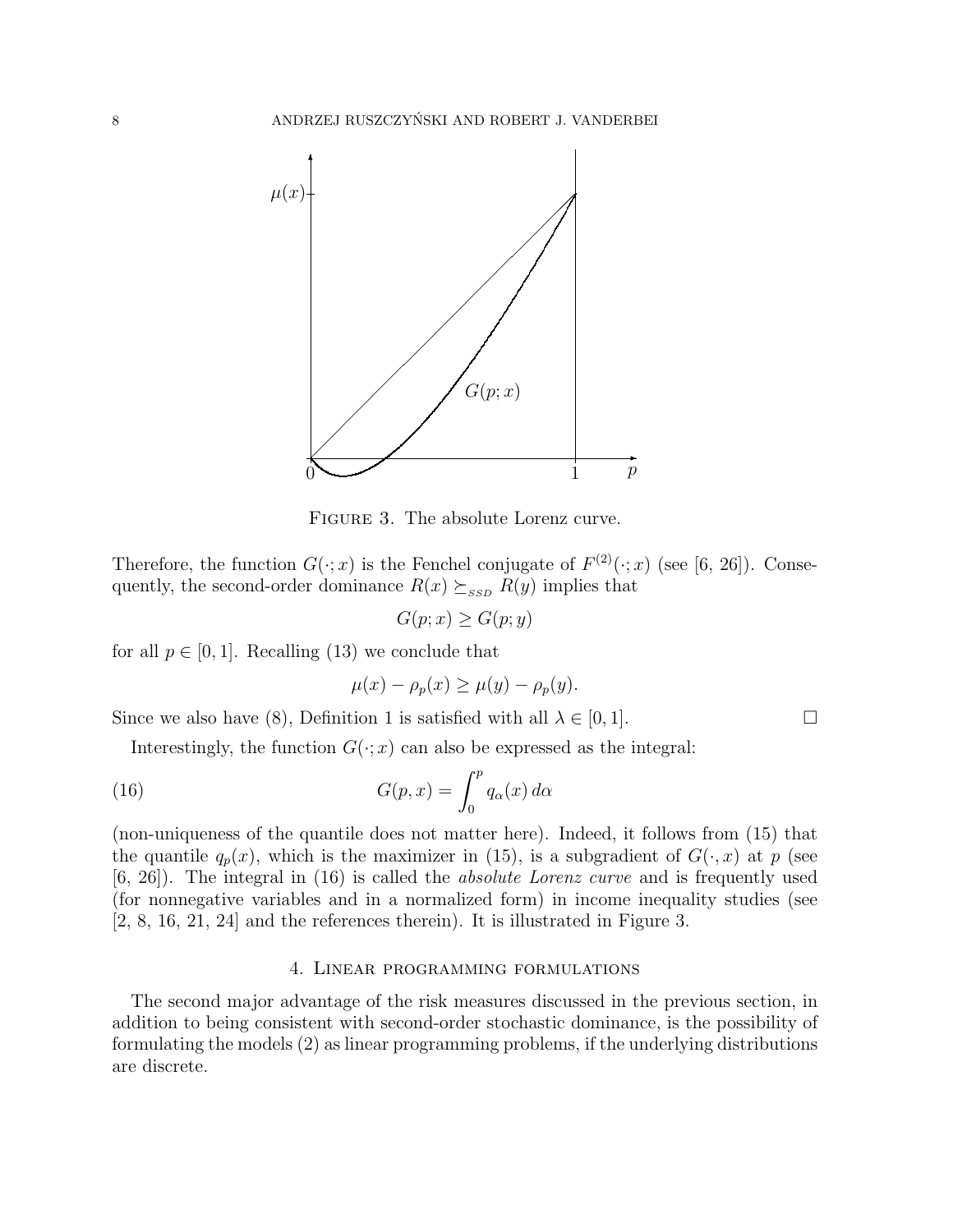Let us start from the risk measure defined as the expected absolute deviation from the mean, as defined in (10). The resulting linear programming model takes on the form:

$$
\max \qquad v - \lambda \sum_{t=1}^{T} p_t u_t
$$
\n
$$
\text{subject to} \qquad v = \sum_{j=1}^{n} \sum_{t=1}^{T} r_{jt} p_t x_j,
$$
\n
$$
u_t \ge \sum_{j=1}^{n} r_{jt} x_j - v,
$$
\n
$$
u_t \ge v - \sum_{j=1}^{n} r_{jt} x_j,
$$
\n
$$
x \in X,
$$

in which the decision variables are  $x_j$ ,  $j = 1, \ldots, n$ , v, and  $u_t$ ,  $t = 1, \ldots, T$ . By construction,  $v$  is the mean portfolio return, and  $u_t$  represents the absolute deviation of the return from the mean for realization t.

It follows from Theorem 1 that for every  $\lambda \in (0, \frac{1}{2})$  $(\frac{1}{2})$  the set of optimal solutions of this problem contains a portfolio which is nondominated in the SSD sense. So, if the solution is unique, it is nondominated. If it is not unique, there may be another solution  $y$  of (17) that dominates it, but it will have exactly the same values of the mean and the absolute deviation:  $\mu(y) = \mu(x)$  and  $\delta(y) = \delta(x)$ .

To prove it, suppose that the optimal portfolio  $x$  in the above model is dominated (in the SSD sense) by another portfolio  $y$ . It follows from Theorem 1 that

$$
\mu(y) - \beta \delta(y) \ge \mu(x) - \beta \delta(x),
$$

for all  $\beta \in [0, \frac{1}{2}]$  $\frac{1}{2}$ . For  $\beta = \lambda$  both sides must be equal, because x is the solution of (17). Since  $\lambda \in (0, \frac{1}{2})$  $\frac{1}{2}$ , the above inequality must in fact be an equation for all  $\beta \in [0, \frac{1}{2}]$  $\frac{1}{2}$ , and the result follows.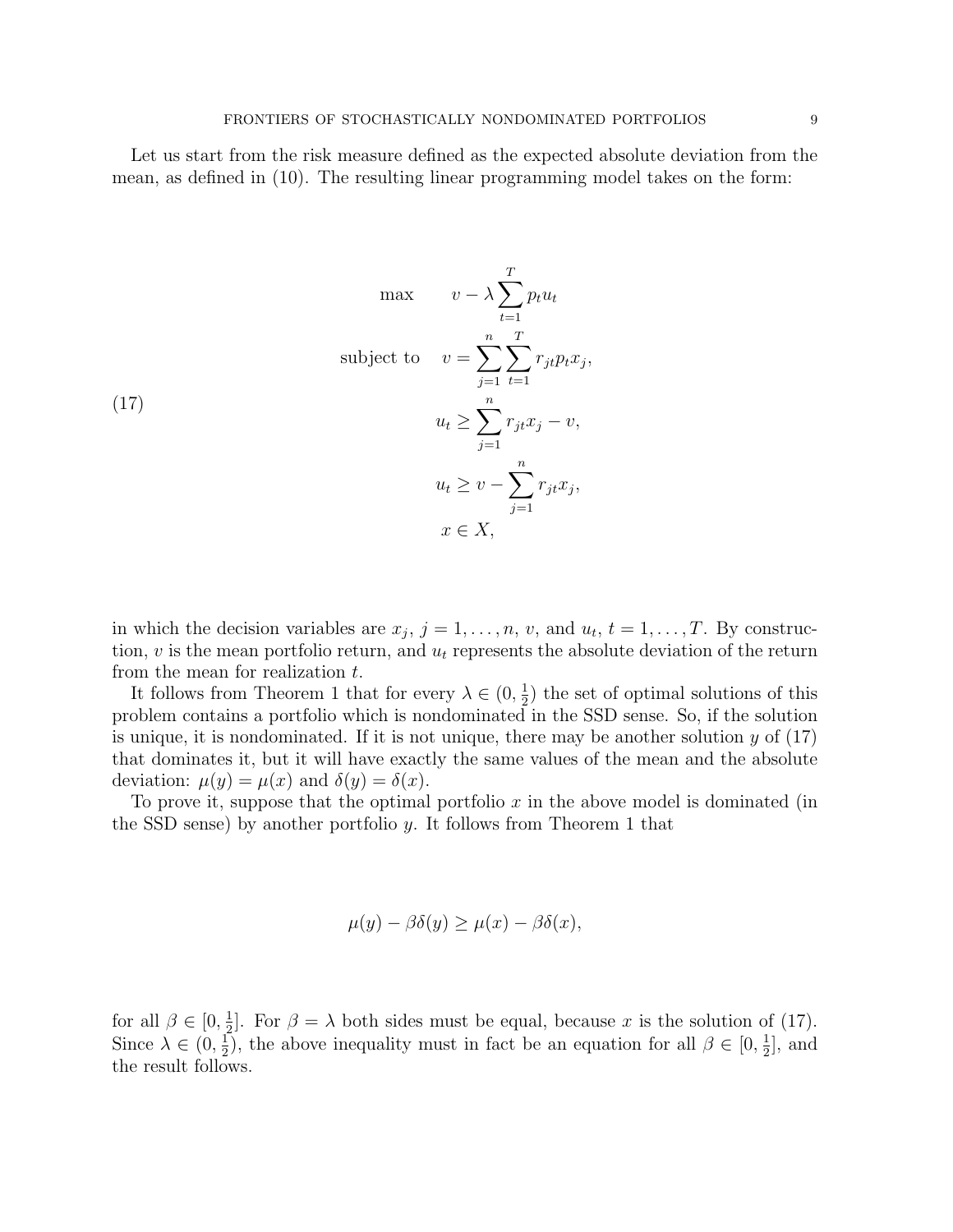The model with weighted absolute deviations from the quantile can be formulated in a similar way

$$
\max \qquad v - \lambda \sum_{t=1}^{T} p_t u_t
$$
\n
$$
\text{subject to} \qquad v = \sum_{j=1}^{n} \sum_{t=1}^{T} r_{jt} p_t x_j,
$$
\n
$$
u_t \ge \sum_{j=1}^{n} r_{jt} x_j - z,
$$
\n
$$
u_t \ge \frac{1-p}{p} \Big[ z - \sum_{j=1}^{n} r_{jt} x_j \Big],
$$
\n
$$
x \in X,
$$

in which the decision variables are  $x_j$ ,  $j = 1, \ldots, n$ ,  $v$ ,  $u_t$ ,  $t = 1, \ldots, T$ , and z. Indeed, when x and v are fixed, the best value of z is the p-th quantile of  $R(x)$ , as follows from (12). Thus, the expression  $\sum_{t=1}^{T} p_t u_t$  represents the risk measure  $\rho_p(x)$ .

Again, Theorem 2 implies that for every  $\lambda \in (0,1)$  the set of optimal solutions of this problem contains a portfolio which is nondominated in the SSD sense. If the solution is unique, it is nondominated. If it is not unique, there may be another solution  $y$  of  $(17)$ that dominates it, but it will have exactly the same values of of the mean, and the average deviation from the p-th quantile:  $\mu(y) = \mu(x)$  and  $\rho_p(y) = \rho_p(x)$ . The argument that supports this is the same as in the previous case.

#### 5. The parametric method for constructing the efficient frontier

There are many variants of the simplex method for solving linear programming problems. Some are so-called two-phase methods in which a first phase is used to find a basic feasible solution and a second phase then pivots from one basic feasible solution to another until a basic optimal solution is found. Other, less known variants, are one-phase methods. These methods proceed directly from a basic infeasible solution to a basic optimal solution without placing any particular emphasis on finding a first feasible solution (of course, the optimal solution is required to be feasible).

A particular one-phase method of interest is the parametric self-dual simplex method see e.g. Chapter 7 of [29]. We describe this method in the context of a generic linear programming problem:

(19) 
$$
\begin{aligned}\n\max \quad & c^T x \\
\text{subject to} \quad & Ax = b \\
& x \geq 0.\n\end{aligned}
$$

(18)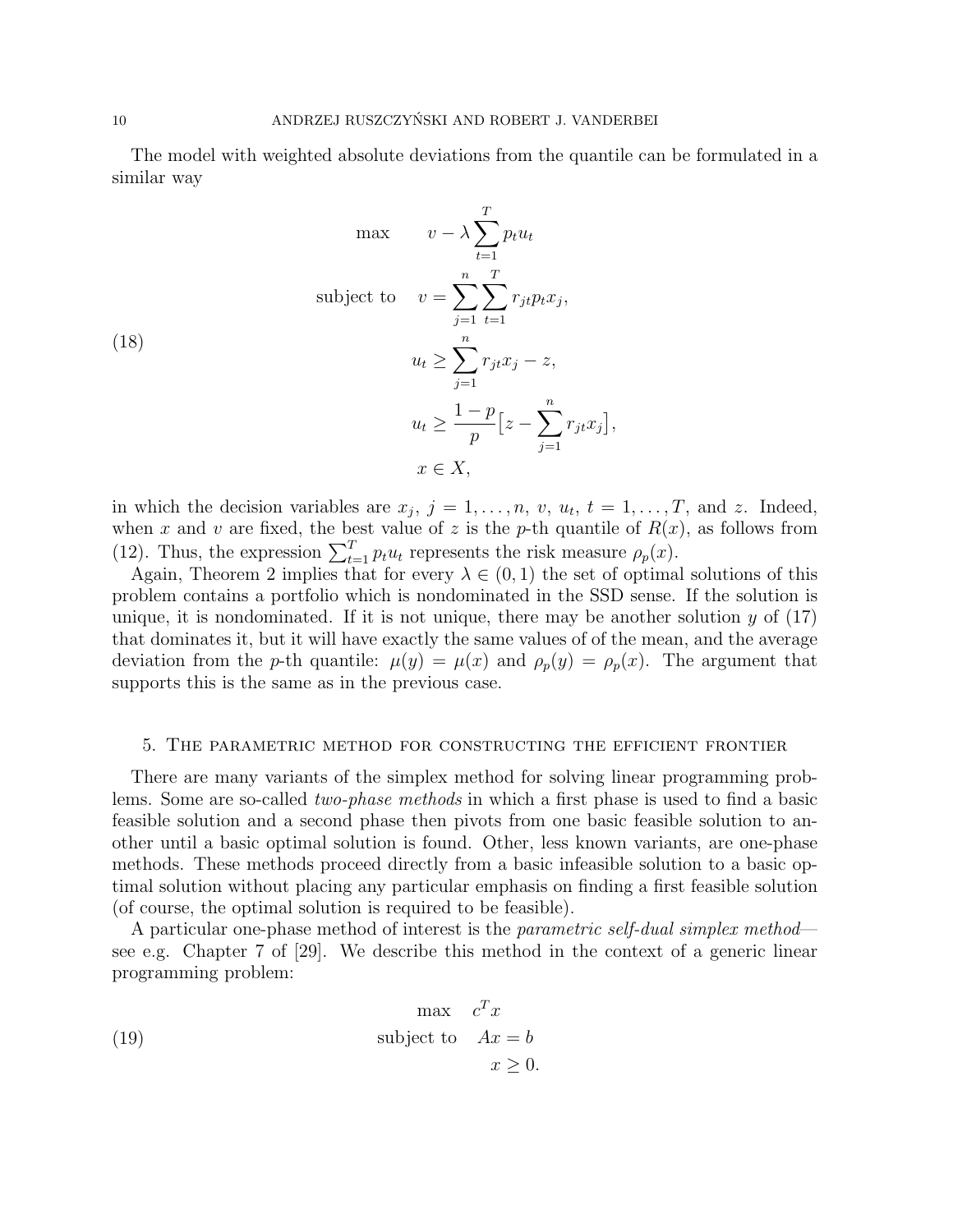Here, A is an  $m \times n$  matrix—the dimensions of b, c, and x are determined accordingly. First, we establish some standard notation one needs to define the simplex method. Consider a partition of the variable indices  $\{1, 2, \ldots, n\}$  into two sets:  $\beta$  and  $\mathcal{N}$ . Variables  $x_j, j \in \mathcal{B}$ , are called *basic variables* whereas those in N are called *nonbasic*. We permute the columns of  $A$  so that the basic variables precede the nonbasic ones:

$$
A = [B \quad N].
$$

The x vector is permuted accordingly:  $x = \begin{bmatrix} x_B & x_N \end{bmatrix}^T$  so that we can write

$$
Ax = Bx_{\mathcal{B}} + Nx_{\mathcal{N}}.
$$

If the matrix B is square  $(m \times m)$  and nonsingular, then the basic variables can be expressed as functions of the nonbasic ones:

$$
x_{\mathcal{B}} = \hat{x}_{\mathcal{B}} - B^{-1} N x_{\mathcal{N}},
$$

where

$$
\hat{x}_{\mathcal{B}} = B^{-1}b
$$

and the basic solution associated with this partition is obtained by setting  $x_N = 0$  and reading off the corresponding values for the basic variables:  $x_{\mathcal{B}} = \hat{x}_{\mathcal{B}}$ . If  $\hat{x}_{\mathcal{B}} \geq 0$ , the basic solution is called primal feasible.

The function being maximized can also be expressed purely in terms of the nonbasic variables:

$$
c^T x = c^T_{\mathcal{B}} x_{\mathcal{B}} + c^T_{\mathcal{N}} x_{\mathcal{N}} = \hat{\xi} - \hat{z}^T_{\mathcal{N}} x_{\mathcal{N}},
$$

where

$$
\hat{\xi} = c_B^T B^{-1} b
$$
 and  $\hat{z}_N = (B^{-1} N)^T c_B - c_N$ .

If  $\hat{z}_\mathcal{N} \geq 0$ , then we say that the basic solution is *dual feasible*. If a basic solution is both primal and dual feasible, then it is optimal.

It is an easy task to find a partition for which  $B$  is square and nonsingular but generally the associated solution will be neither primal nor dual feasible. Every variant of the simplex method moves from one basic solution to another until an optimal solution is found. With the parametric self-dual simplex method, one adds to the objective function another auxillary function, which is linear in the original variables and which depends linearly on a parameter  $\lambda$ . Similarly, one adds to the constraint constants another vector of constants also depending linearly on the parameter  $\lambda$ . Given a basis partition, one then has

$$
c^T x = \hat{\xi}(\lambda) - (\hat{z}_{\mathcal{N}} + \lambda \bar{z}_{\mathcal{N}})^T x_{\mathcal{N}},
$$

and

$$
x_{\mathcal{B}} = (\hat{x}_{\mathcal{B}} + \lambda \bar{x}_{\mathcal{B}}) - B^{-1} N x_{\mathcal{N}},
$$

where  $\hat{\xi}(\lambda)$  is some specific quadratic expression in  $\lambda$ . The auxillary objective function and constraint constants are chosen with the following two properties:

(1) A basic optimal solution to the parametrized problem can be trivially identified for some specific value, say  $\lambda_0$ , (or interval of values) of the parameter.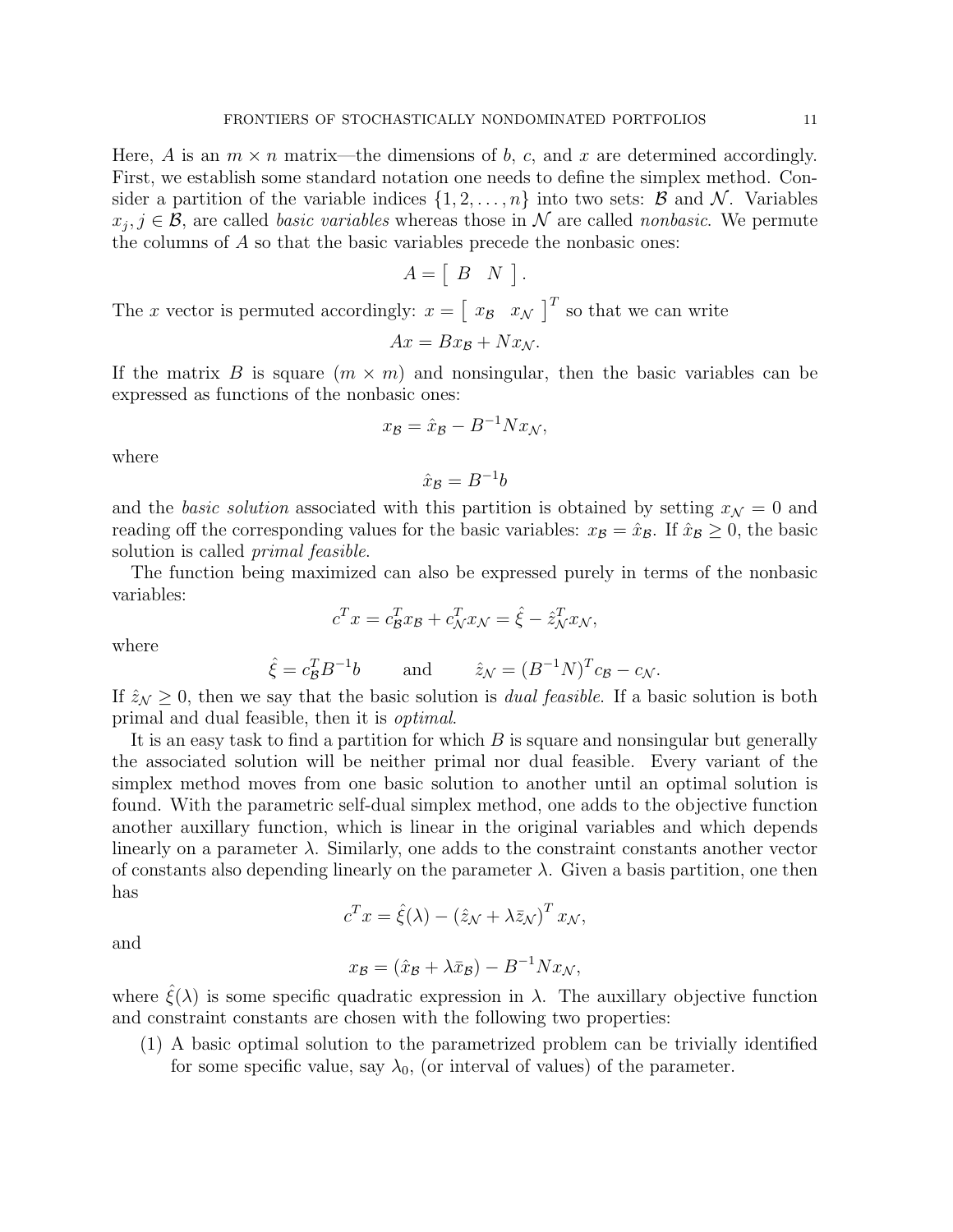(2) The original problem coincides with the paramterized problem for some specific value, say  $\lambda_1$ , of the parameter.

When used as a method for solving general linear programming problems, the initial range of parameter values for which a basic optimal solution is evident is usually taken to be an interval of the form  $[\lambda_0, \infty)$  and  $\lambda_1$  is taken to be 0. For such a case, it is easy to determine an appropriate auxillary objective function and appropriate constraint constants. Indeed, it suffices to choose them so that  $\bar{z}_N > 0$  and  $\bar{x}_B > 0$ . With such a choice, for  $\lambda$  sufficiently large the initial basis satisfies the two conditions for optimality:

(20) 
$$
\hat{x}_{\mathcal{B}} + \lambda \bar{x}_{\mathcal{B}} \ge 0
$$
 and  $\hat{z}_{\mathcal{N}} + \lambda \bar{z}_{\mathcal{N}} \ge 0$ .

Suppose for the sake of discussion that  $\lambda_1 < \lambda_0$ . The parametric self-dual method works as follows. It begins by setting the parameter  $\lambda$  to  $\lambda_0$ . The parameter is then decreased as much as possible without violating optimality of the current basis. At the point where  $\lambda$  cannot be further decreased without violating optimality of the current basis, a simplex pivot is performed which allows one to further decrease  $\lambda$ . How one determines the entering and leaving variables for the pivot depends on which inequality in (20) blocks further reduction in  $\lambda$ .

Suppose that the blocking inequality is  $\hat{z}_j + \lambda \bar{z}_j \geq 0$  for some  $j \in \mathcal{N}$ . Then  $x_j$  is the entering variable and the leaving variable  $x_i$  is determined by performing the usual ratio test computed using the current blocked value of  $\lambda = -\hat{z}_j/\bar{z}_j$ :

$$
i = \underset{\substack{i \in \mathcal{B} \\ (B^{-1}a_j)_i > 0}}{\operatorname{argmin}} \frac{\hat{x}_i + \lambda \bar{x}_i}{(B^{-1}a_j)_i},
$$

where  $a_j$  denotes the j-th column of A and  $(B^{-1}a_j)_i$  is the element of the vector  $B^{-1}a_j$ corresponding to the basic variable  $x_i$ .

If, on the other hand, the blocking inequality comes from an inequality on the basic indices then one does a dual pivot in exactly the manner dual to the primal pivot just described.

One can check that for either type of pivot the new basic solution is optimal for an interval of  $\lambda$ 's having the current value as its upper bound (as opposed to its being the lower bound before the pivot). So, after the pivot,  $\lambda$  is again decreased as much as possible until any further reduction would violate the optimality of the current basis. And again, a simplex pivot (either primal or dual as needed) is used to allow further reduction in  $\lambda$ . The method continues in this way until a basis is found whose  $\lambda$ -interval of optimality covers  $\lambda_1$ . At this point,  $\lambda$  is simply set equal to  $\lambda_1$  and the optimal solution to the original problem is obtained.

Although the parametric self-dual simplex method is not widely used in current commercial linear programming solvers, one can argue that it ought to be so employed as it has many advantages. First of all, empirical studies indicate that, for nondegenerate problems, this method takes roughly the same number of pivots to find an optimal solution as the common two-phase methods ([29], Section 12.7). Furthermore, by simply randomizing the auxillary objective function and constraint constants, one can guarantee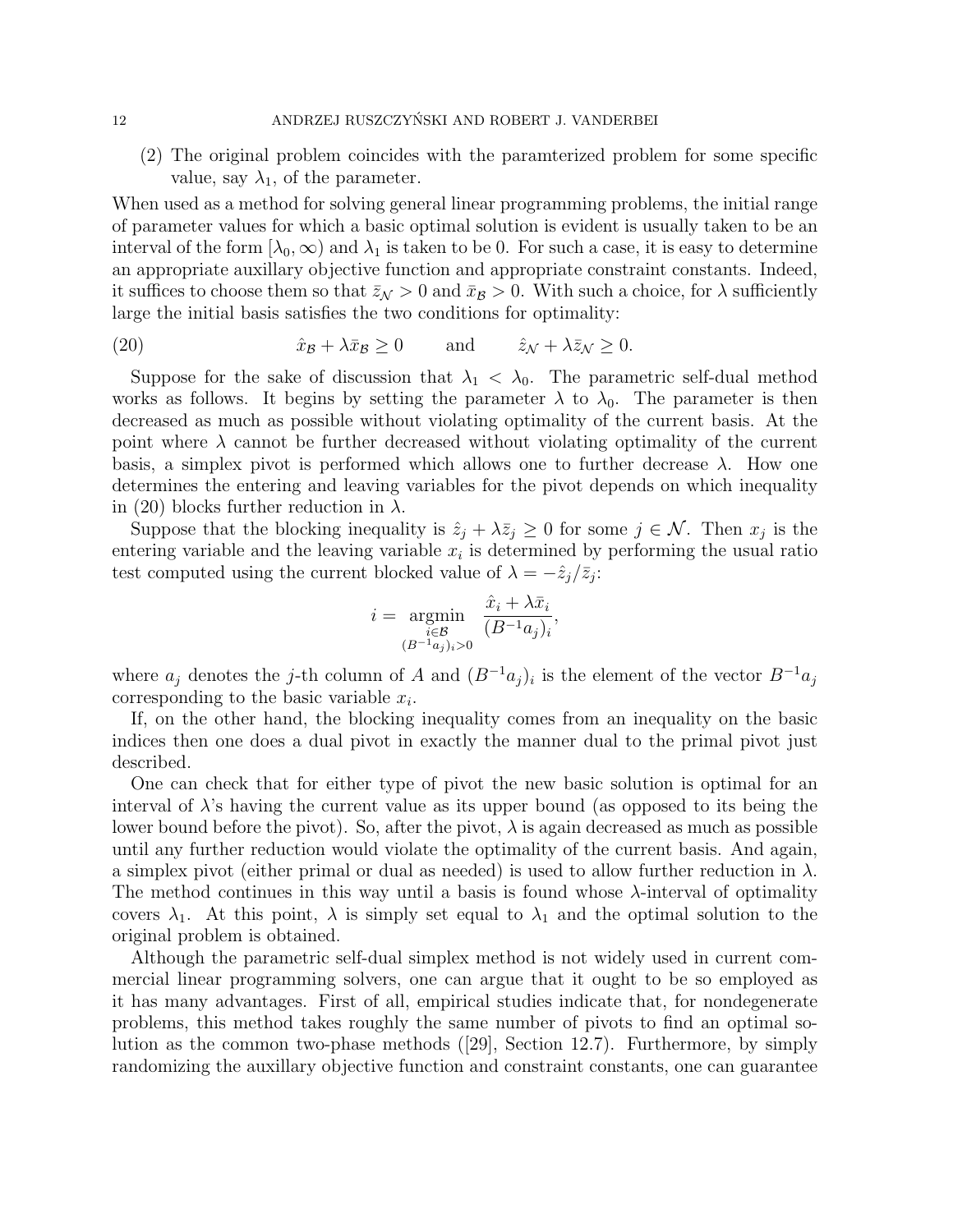that the method will never make any degenerate pivots. Hence, for degenerate problems, the number of pivots of a so-randomized version of this algorithm can be vastly fewer than what one obtains with other variants of the simplex method. Thirdly, this method is more amenable than others to average-case performance analyses. In fact, Adler and Meggido [1] made the first such average-case analysis back in the mid-80s and more recently [29] (Section 12.6) shows that the algorithm can be expected to take, on average,  $n/2$  iterations.

The fourth, and for us the most important, advantage of the parametric self-dual simplex method is that sometimes a parametric representation of the problem is inherent in the original problem. This can be then exploited to great advantage. Such is the case in computing points on the efficient frontier using either (17) or (18).

For both linear programming problems (17) and (18), the solution with  $\lambda = 0$  is trivial:

put 100% into that security which has the highest expected return.

To find any specific point on the efficient frontier, say the point corresponding to  $\lambda = \lambda_1$ , one can start at  $\lambda = 0$  and use the parametric self-dual simplex method to walk along the efficient frontier to the point  $\lambda_1$ . But, of course, in so doing we obtain not only the solution to a single point on the efficient frontier but we also obtain, for free, the solution to every frontier point in between. And, we can continue beyond  $\lambda_1$  and keep going until  $\lambda = \infty$ . In so doing we obtain the entire efficient frontier with about the same amount of computation as would otherwise have been used to determine a single point on the frontier. In fact, every step of our parametric simplex method generates an efficient solution.

The only technical issue that needs to be addressed is the identification of the basic and nonbasic variables associated with the initial  $\lambda = 0$  solution. Let us consider first (17). Using the first constraint to eliminate  $v$ , introducing slack variables on the inequalities, and assuming, purely for simplicity, that  $X = \{x \geq 0 : x_1 + x_2 + \cdots + x_n = 1\}$ , we rewrite the problem in the same form as (19):

$$
\max \qquad \sum_{j=1}^{n} \sum_{t=1}^{T} r_{jt} p_t x_j - \lambda \sum_{t=1}^{T} p_t u_t
$$
\nsubject to\n
$$
\sum_{j=1}^{n} \left( r_{jt} - \sum_{t'=1}^{T} r_{jt'} p_{t'} \right) x_j - u_t + s_t^+ = 0, \qquad t = 1, 2, \dots, T,
$$
\n
$$
- \sum_{j=1}^{n} \left( r_{jt} - \sum_{t'=1}^{T} r_{jt'} p_{t'} \right) x_j - u_t + s_t^- = 0, \qquad t = 1, 2, \dots, T,
$$
\n
$$
\sum_{j=1}^{n} x_j = 1,
$$
\n
$$
x_j \ge 0, \qquad j = 1, 2, \dots, n,
$$
\n
$$
u_t, s_t^+, s_t^- \ge 0, \qquad t = 1, 2, \dots, T.
$$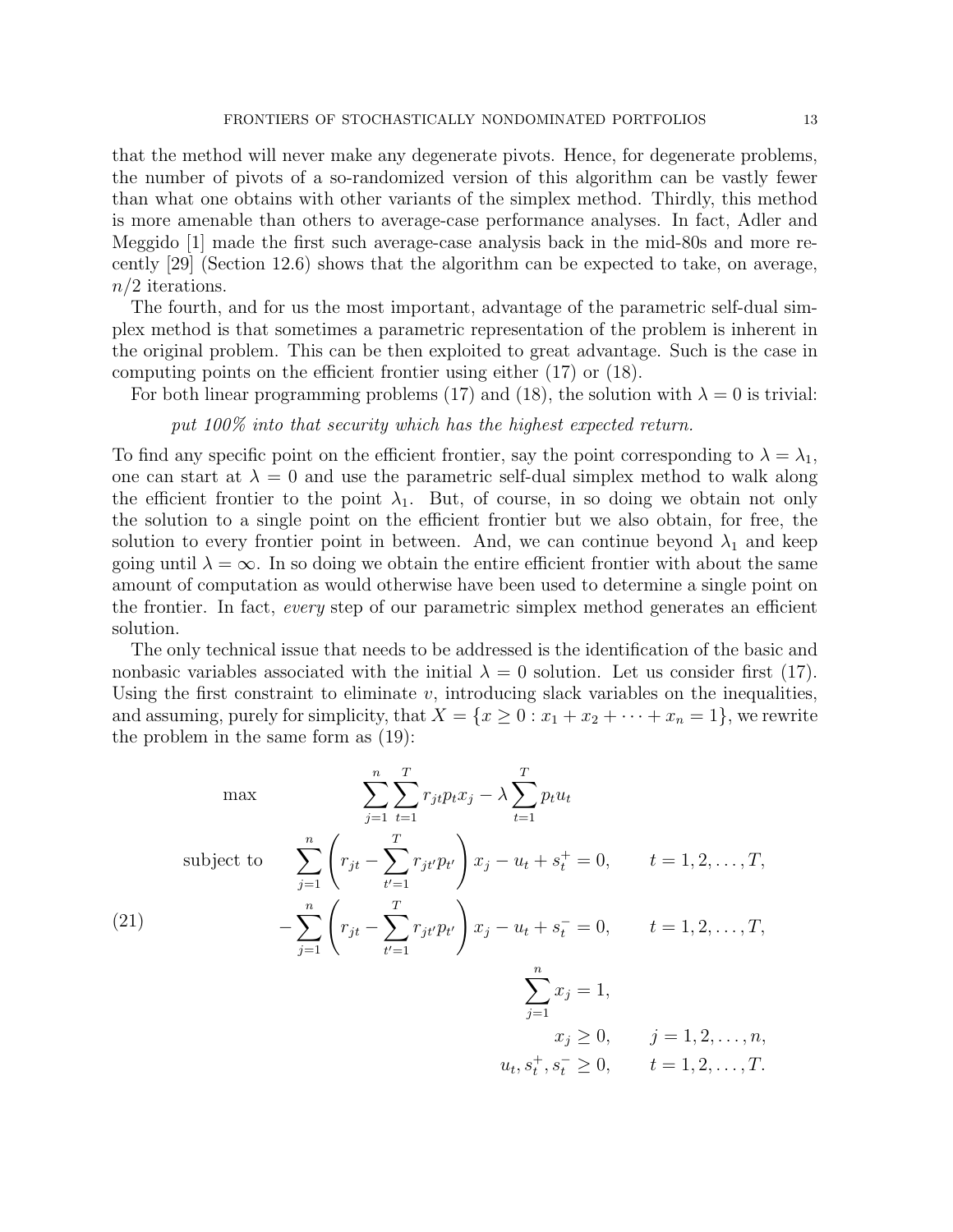There are  $m = 2T + 1$  equality constraints. Hence, we must identify  $2T + 1$  basic variables. The remaining nonbasic variables must, of course, be zero. We use this fact to guide us in determining which variables are basic and which are nonbasic in the initial solution. Let  $j^*$  denote a security with maximal expected return. We can write explicit formulas for the all of the variables in the  $\lambda = 0$  optimization problem:

$$
x_j = \begin{cases} 1, & j = j^*, \\ 0, & \text{else,} \end{cases}
$$
  
\n
$$
u_t = \left| r_{j^*t} - \sum_t r_{j^*t} p_t \right|,
$$
  
\n
$$
s_t^+ = \max\left(0, -r_{j^*t} + \sum_t r_{j^*t} p_t\right),
$$
  
\n
$$
s_t^- = \max\left(0, r_{j^*t} - \sum_t r_{j^*t} p_t\right).
$$

One of the  $x_j$ 's is positive, all of the  $u_t$ 's are, and of the 2T slack variables T of them are positive and T of them are zero. Hence, we have  $2T + 1$  variables that are positive—the remaining are zero. Clearly, the positive variables are the basic variables and those that are zero are nonbasic.

Now consider the analogous rewrite of (18). If we assume that all of the  $r_{it}$ 's are nonnegative (which is the case if one understands these numbers in the sense that a  $3\%$ return is represented as 1.03), then the p-th quantile z will also be nonnegative and we can rewrite (18) as follows:

 $r_{jt}p_tx_j - \lambda \sum$ 

T

 $p_t u_t$ 

max  $\sum_{n=1}^{n} \sum_{n=1}^{n}$ 

$$
\begin{aligned}\n\text{subject to} \quad & \left(\sum_{j=1}^{n} r_{jt} x_j - z\right) - u_t + s_t^+ = 0, \quad t = 1, 2, \dots \\
& \left(\sum_{j=1}^{n} r_{jt} x_j - z\right) - u_t + s_t^- = 0, \quad t = 1, 2, \dots\n\end{aligned}
$$
\n
$$
(22)
$$

T

$$
\sum_{j=1}^{n} x_j = 1,
$$
  
\n $x_j \ge 0,$   $j = 1, 2, ..., n,$   
\n $u_t, s_t^+, s_t^- \ge 0,$   $t = 1, 2, ..., T,$   
\n $z \ge 0.$ 

 $, T$ ,

 $, T$ ,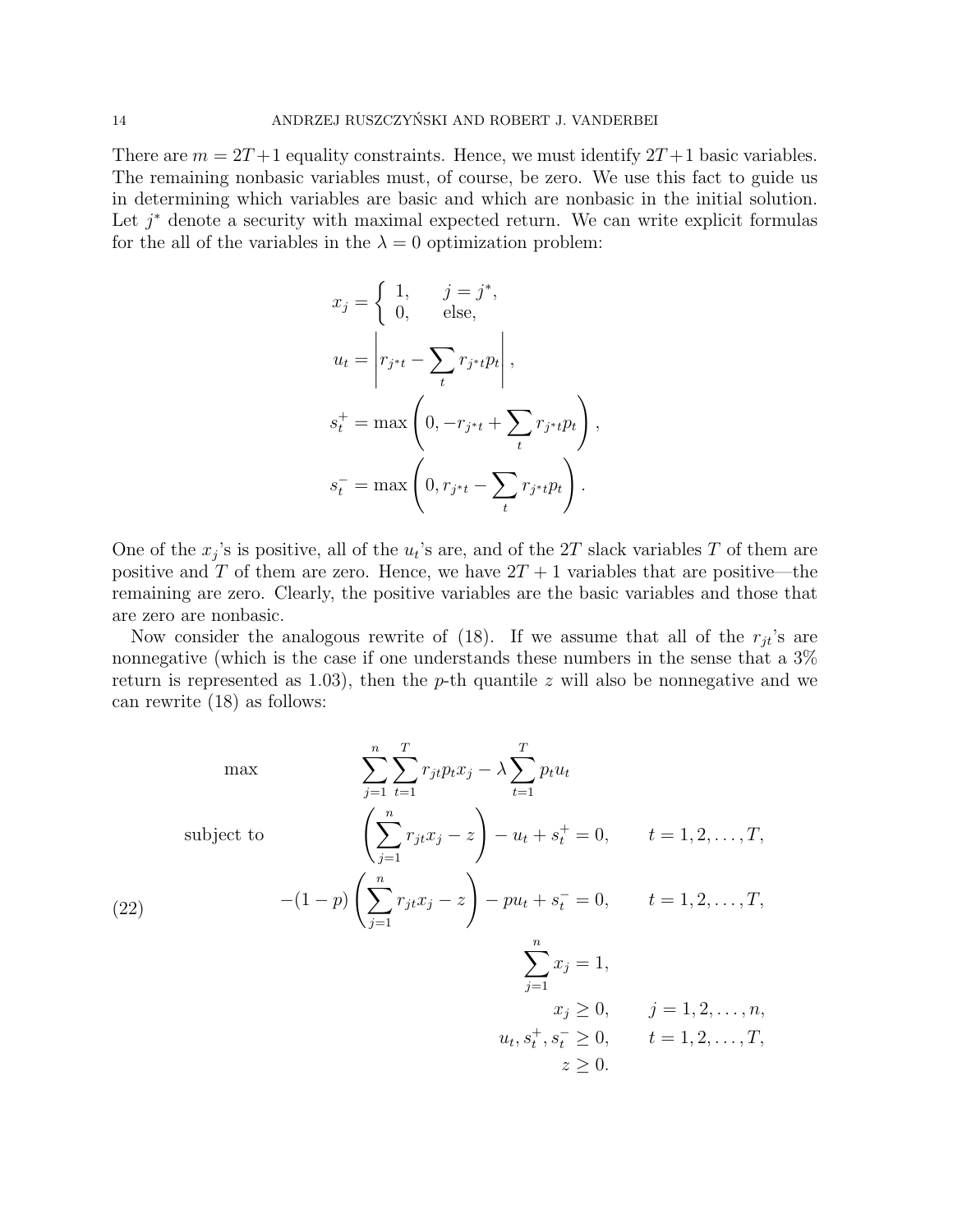As before, the  $\lambda = 0$  solution is easy to write:

$$
x_j = \begin{cases} 1, & j = j^*, \\ 0, & \text{else,} \end{cases}
$$
  
\n
$$
z = r_{j^*t^*},
$$
  
\n
$$
u_t = |r_{j^*t} - r_{j^*t^*}|,
$$
  
\n
$$
s_t^+ = \max(0, -r_{j^*t} + r_{j^*t^*}),
$$
  
\n
$$
s_t^- = \max(0, r_{j^*t} - r_{j^*t^*}),
$$

where  $t^*$  denotes the sample-space index for which  $R_{j^*}$  attains its p-th quantile. Again, we must identify  $2T + 1$  basic variables, but this time we have one more variable, z, and this variable is itself nonzero and hence basic. Regarding the  $u_t$ 's,  $s_t^{\dagger}$ 's, and  $s_t^{\dagger}$ 's, the situation is almost the same as before, the only difference being that all of these vanish at  $t^*$ . Hence, we have only 2T variables that must be declared basic and three choices for the final basic variable: either  $u_{t^*}$ ,  $s_{t^*}^+$ , or  $s_{t^*}^-$ . This ambiguity can be resolved in any convenient way. That is, all three choices provide a nonsingular basis matrix B.

For  $p = 1$ , it is easy to find the optimal solution. Indeed, for  $p = 1$ , the slacked constraints in (22) simplify to the following:

$$
\left(\sum_{j=1}^n r_{jt}x_j - z\right) \le u_t, \qquad t = 1, 2, \dots, T,
$$
  

$$
u_t \ge 0, \qquad t = 1, 2, \dots, T.
$$

The optimization is over the  $x_j$ 's, the  $u_t$ 's, and z. We can view this maximization as first a maximization over the  $u_t$ 's and z for fixed  $x_j$ 's followed by maximization over the  $x_j$ 's:

$$
\max_{x,u,z} \sum_{j=1}^{n} \sum_{t=1}^{T} r_{jt} p_t x_j - \lambda \sum_{t=1}^{T} p_t u_t = \max_{x} \max_{u,z} \left( \sum_{j=1}^{n} \sum_{t=1}^{T} r_{jt} p_t x_j - \lambda \sum_{t=1}^{T} p_t u_t \right)
$$

$$
= \max_{x} \left( \sum_{j=1}^{n} \sum_{t=1}^{T} r_{jt} p_t x_j - \lambda \min_{u,z} \sum_{t=1}^{T} p_t u_t \right).
$$

The inner minimization over the  $u_t$ 's and z is solved by setting  $z = \max_t \sum_j r_{jt}$  and  $u_t \equiv 0$ . Hence, the outer maximization becomes simply a maximization of expected return; the risk term vanishes. An alternative way to see that the risk vanishes is to appeal directly to the definition of  $\rho_p(x)$  in (11) with  $p = 1$ . In this case, we get

$$
\rho_1(x) = \mathbb{E}\Big[\max(0, R(x) - q_1(x))\Big] = 0.
$$

The optimal solution is therefore, as before, obtained by placing the entire portfolio into the security with the greatest expected return.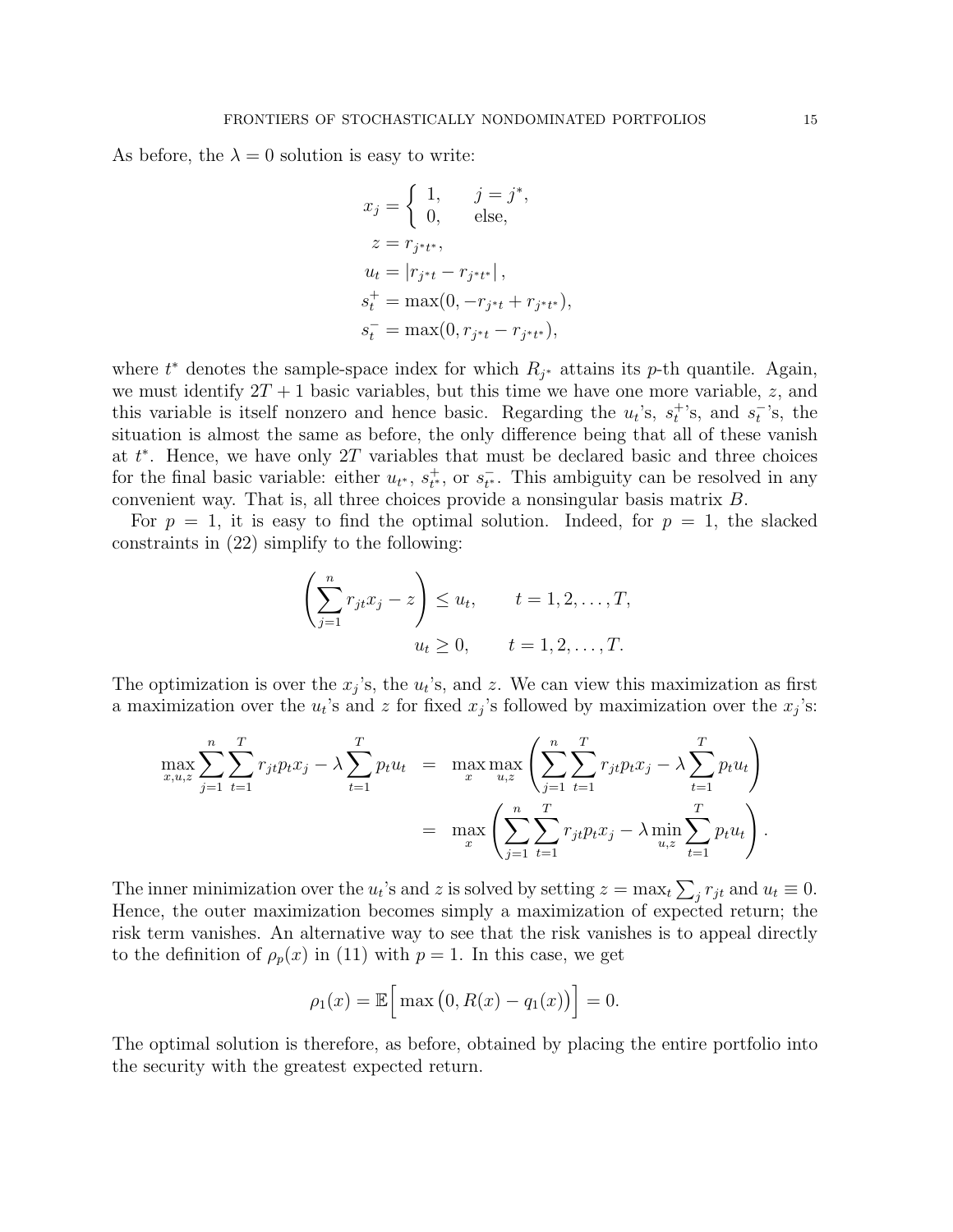The optimal solution can also be easily identified for  $p = 0$  and for one particular value of  $\lambda$ , namely  $\lambda = 1$ . Again, appealing to (11), we see that

$$
\rho_0(x) = \mathbb{E}\Big[\max\big(-\infty, R(x) - q_0(x)\big)\Big] = \mathbb{E}R(x) - q_0(x).
$$

Hence, the objective function is

$$
\mu(x) - \lambda \rho_0(x) = (1 - \lambda) \mathbb{E} R(x) + \lambda q_0(x).
$$

For  $\lambda = 1$ , the expected return term drops out and the problem simplifies to solving simply for the portfolio that maximizes  $q_0(x)$ . This portfolio consists of just one security—the one which maximizes its lowest return, as the min-max model of [32].

## 6. Numerical illustration

Using a data file consisting of daily return data for 719 securities from January 1, 1990 to March 18, 2002 ( $T = 3080$ ), we computed the entire efficient frontier using both the deviation-from-mean (Figure 4) and the deviation-from-quantile (Figure 5) risk measures. For the deviation from quantile case, we used the  $p = 0.05$  quantile. The clustered marks in each graph represent mean–risk characteristics of individual securities.

Although we don't show it here, we also computed the efficient frontier for the deviation from median risk measure (i.e,  $p = 0.5$ ). Normally, one would expect the deviation-frommedian measure to be superior to the deviation-from-mean measure for two reasons: (i) medians are more robust estimators as evidenced by their fundamental role in nonparametric statistics and (ii) the deviation from median provides stochastically nondominated portfolios for  $0 \leq \lambda \leq 1$  whereas for deviation from the mean the interval is only  $0 \leq \lambda \leq 1/2$ . However, the data set at hand, and perhaps it is true for this type of data in general, does not contain significant outliers that would skew the results obtained using the mean measure. Furthermore, most portfolios fall in the range  $0 \leq \lambda \leq 1/2$  so not much is lost by stopping here. Hence, these two efficient fromtiers, while containing different portfolios, look very similar in the usual risk-reward plots such as shown in Figure 4.

6.1. Deviation from the mean. For the deviation from the mean, the efficient frontier consists of 23509 distinct nondominated portfolios. At the risky extreme, the first portfolio consists of putting 100% into the highest return security. Other high-risk portfolios consist of mixtures of only a few high return securities. As  $\lambda$  increases, the portfolios get more complicated as they incorporate more and more hedging. The most risk averse portfolio contains a mixture of 80 securities—this represents a typical size for a portfolio at the highly-hedged risk-averse end of the efficient frontier. All portfolios corresponding to  $\lambda \in [0, \frac{1}{2}]$  $\frac{1}{2}$  are nondominated in the second-order stochastic dominance sense, because each of them is the unique solution for some values of  $\lambda$ . There are 18901 such portfolios and they cover almost the entire efficient frontier displayed in Figure 4.

As we can see from the figure, dramatic improvements in the mean and in the risk are possible, in comparison to the individual securities.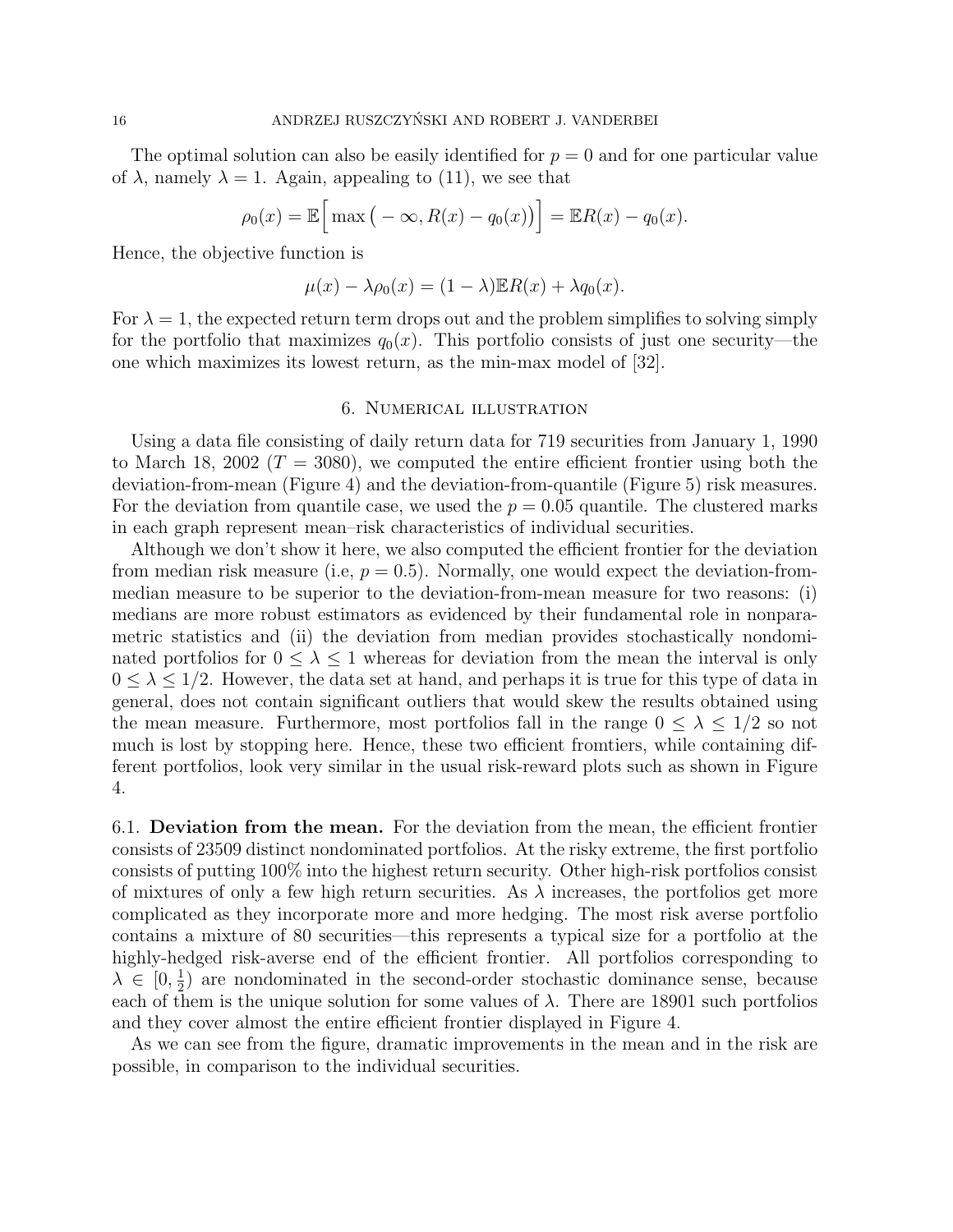

Figure 4. The efficient frontier for the deviation-from-mean risk measure. The dashed portion of the frontier represents stochastically nondominated portfolios ( $\lambda \leq 1/2$ ) whereas the small solid portion in the lower left corner corresponds to  $\lambda > 1/2$ .

The entire frontier was computed in 1 hour and 46 minutes of cpu time on a Windows 2000 laptop computer having a 1.2 MHz clock. To put this into context, we note that it took an analogous code (i.e., a code built from the same linear algebra subroutines) that implements the usual two-phased simplex method about one and a half hours to compute a single portfolio on the efficient frontier.

6.2. Deviation from the quantile. For the deviation from the 0.05-quantile, the efficient frontier consists of 5127 distinct nondominated portfolios and was computed in 18 minutes of cpu time. As with the deviation-from-mean case, risky portfolios contain only a few securities whereas risk-averse portfolios are richer in content. For example, the most risk-averse portfolio consists of 52 securities. All portfolios corresponding to  $\lambda \in [0,1)$  are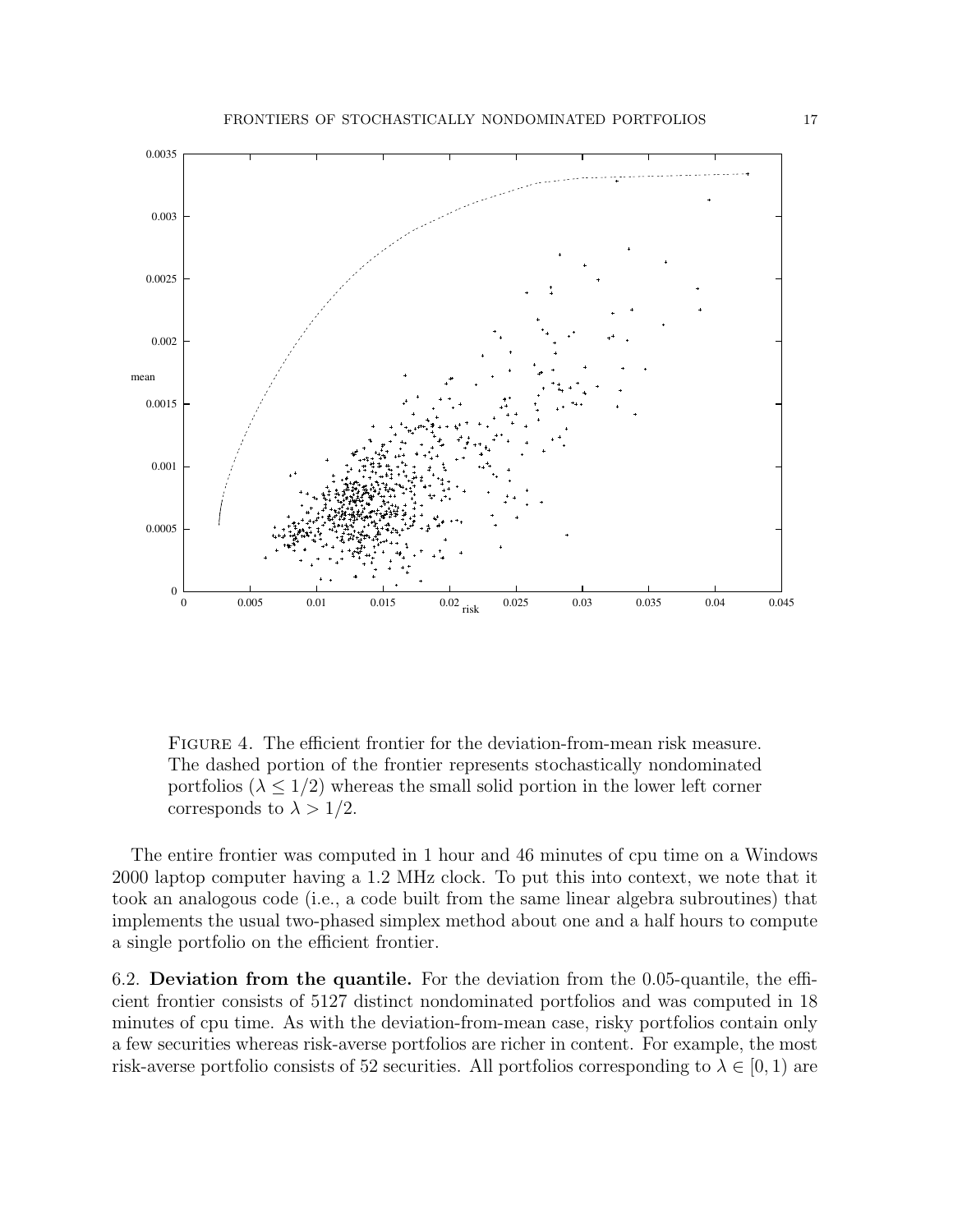

FIGURE 5. The efficient frontier for the deviation-from-quantile risk measure using the  $p = 0.05$  quantile. The dashed portion of the frontier represents stochastically nondominated portfolios  $(\lambda \leq 1)$  whereas the small solid portion in the lower left corner corresponds to  $\lambda > 1$ .

nondominated in the second-order stochastic dominance sense. There are 4770 of them and they cover almost the entire efficient frontier displayed in Figure 5.

When the risk is measured by the weighted deviation from the 0.05-quantile, the deviations to the left of it are penalized about 20 times more strongly than the deviations to the right. Improving the shape of the left tail of the distribution has therefore an even more dramatic effect on the risk measure than in the deviation-from-mean case.

Acknowledgement. We would like to thank Humbert Suarez at Goldman-Sachs for providing us with a real-world data set on which to base our experiments.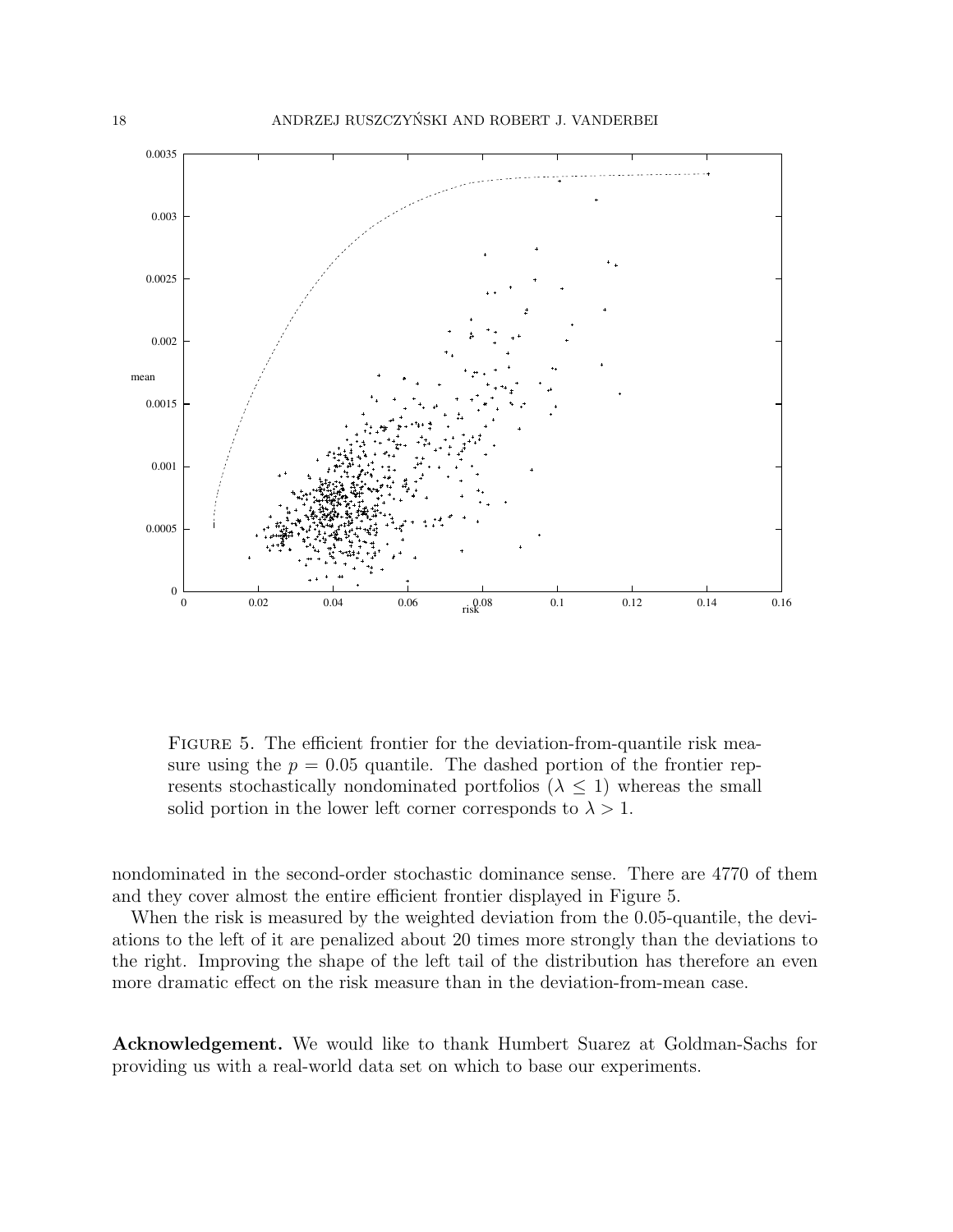#### **REFERENCES**

- [1] I. ADLER AND N. MEGIDDO, A simplex algorithm whose average number of steps is bounded between two quadratic functions of the smaller dimension, Journal of the ACM, 32:871–895, 1985.
- [2] B. C. ARNOLD, *Majorization and the Lorenz Order: A Brief Introduction*, Lecture Notes in Statistics 43, Springer-Verlag, Berlin, 1980.
- [3] P. ARTZNER, F. DELBAEN, J.-M. EBER AND D. HEATH, Coherent measures of risk, Mathematical Finance, 9 (1999), pp. 203–228.
- [4] V. S. Bawa, Stochastic dominance: a research bibliography, Management Science, 28 (1982), pp. 698–712.
- [5] P. BLOOMFIELD AND W. L. STEIGER, Least Absolute Deviations, Birkhäuser, Boston 1983.
- [6] W. FENCHEL, Convex Cones, Sets, and Functions, lecture notes, Princeton University, 1953.
- [7] P. C. Fishburn, Decision and Value Theory, John Wiley & Sons, New York, 1964.
- [8] J. L. Gastwirth, A general definition of the Lorenz curve, Econometrica, 39 (1971), pp. 1037–1039.
- [9] J. GOTOH AND H. KONNO, Third degree stochastic dominance and mean–risk analysis, Management Science, 46 (2000), pp. 289–301.
- [10] J. Hadar and W. Russell, Rules for ordering uncertain prospects, The Amaerican Economic Review, 59 (1969), pp. 25–34.
- [11] G. HANOCH AND H. LEVY, The efficiency analysis of choices involving risk, Review of Economic Studies, 36 (1969), pp. 335–346.
- [12] G. H. HARDY, J. E. LITTLEWOOD AND G. PÓLYA, *Inequalities*, Cambridge University Press, Cambridge, MA, 1934.
- [13] H. KONNO AND H. YAMAZAKI, *Mean–absolute deviation portfolio optimization model and its appli*cation to Tokyo stock market, Management Science, 37 (1991), pp. 519–531.
- [14] E. Lehmann, Ordered families of distributions, Annals of Mathematical Statistics, 26 (1955), pp. 399–419.
- [15] H. Levy, Stochastic dominance and expected utility: survey and analysis, Management Science, 38 (1992), pp. 555–593.
- [16] M. O. Lorenz, Methods of measuring concentration of wealth, Journal of the American Statistical Association, 9 (1905), pp. 209–219.
- [17] H. M. Markowitz, Portfolio selection, Journal of Finance, 7 (1952), pp. 77–91.
- [18] H. M. Markowitz, Portfolio Selection, John Wiley & Sons, New York, 1959.
- [19] H. M. Markowitz, Mean–Variance Analysis in Portfolio Choice and Capital Markets, Blackwell, Oxford, 1987.
- [20] A. W. MARSHALL AND I. OLKIN, Inequalities: Theory of Majorization and Its Applications, Academic Press, San Diego, 1979.
- [21] P. Muliere and M. Scarsini, A note on stochastic dominance and inequality measures, Journal of Economic Theory, 49 (1989), pp. 314–323.
- [22] W. OGRYCZAK AND A. RUSZCZYŃSKI, From stochastic dominance to mean-risk models: semideviations as risk measures, European Journal of Operational Research, 116 (1999), pp. 33–50.
- [23] W. OGRYCZAK AND A. RUSZCZYŃSKI, On consistency of stochastic dominance and mean– semideviation models, Mathematical Programming, 89 (2001), pp. 217–232.
- $[24]$  W. OGRYCZAK AND A. RUSZCZYŃSKI, Dual stochastic dominance and related mean–risk models, SIAM Journal on Optimization, to appear in 2002.
- [25] J.P QUIRK AND R. SAPOSNIK, Admissibility and measurable utility functions, Review of Economic Studies, 29 (1962), pp. 140–146.
- [26] R. T. Rockafellar, Convex Analysis, Princeton Univ. Press, Princeton, NJ, 1970.
- [27] M. ROTHSCHILD AND J. E. STIGLITZ, *Increasing risk: I. A definition*, Journal of Economic Theory, 2 (1969), pp. 225–243.